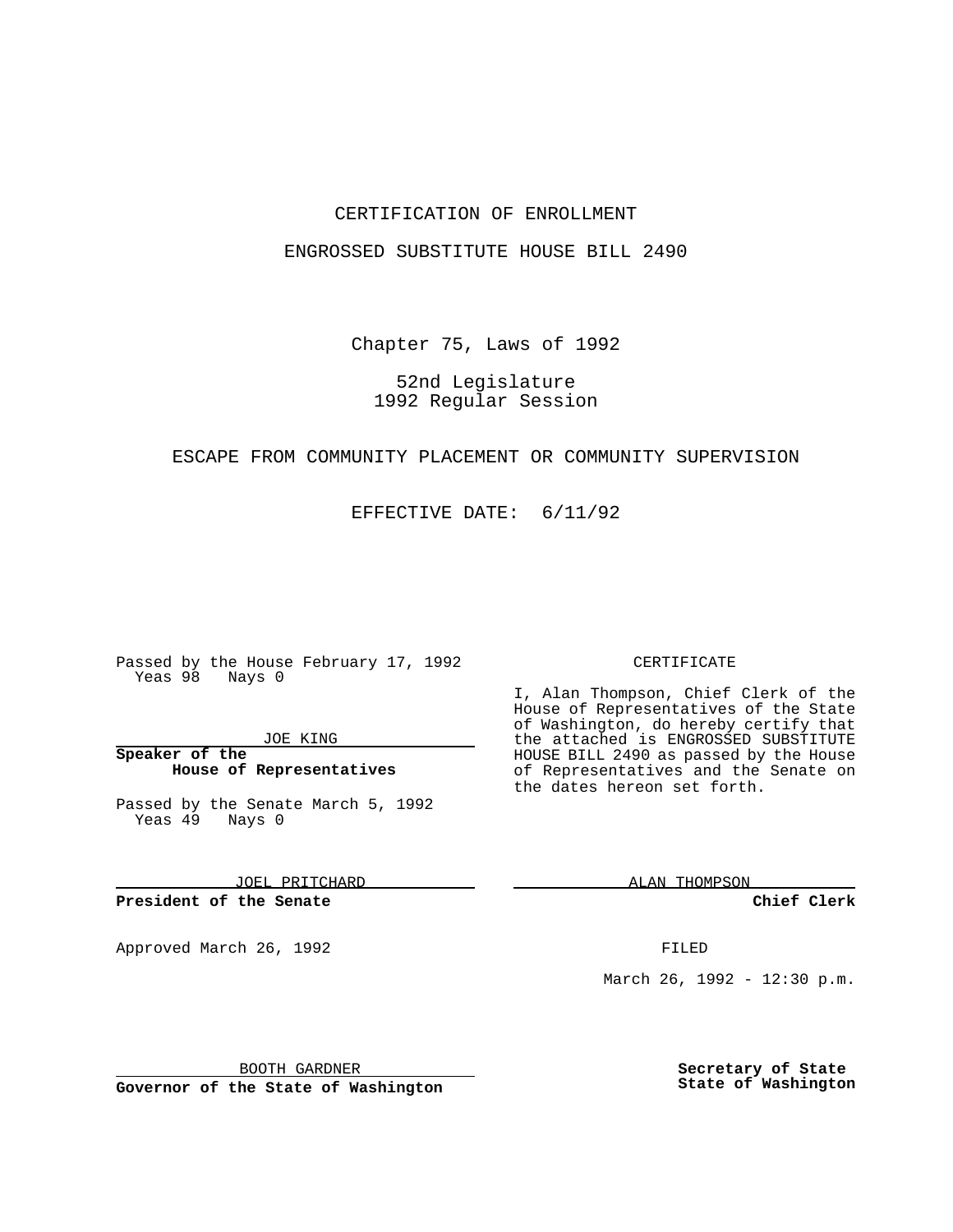## **ENGROSSED SUBSTITUTE HOUSE BILL 2490** \_\_\_\_\_\_\_\_\_\_\_\_\_\_\_\_\_\_\_\_\_\_\_\_\_\_\_\_\_\_\_\_\_\_\_\_\_\_\_\_\_\_\_\_\_\_\_

\_\_\_\_\_\_\_\_\_\_\_\_\_\_\_\_\_\_\_\_\_\_\_\_\_\_\_\_\_\_\_\_\_\_\_\_\_\_\_\_\_\_\_\_\_\_\_

Passed Legislature - 1992 Regular Session

#### **State of Washington 52nd Legislature 1992 Regular Session**

**By** House Committee on Judiciary (originally sponsored by Representatives Padden, Morris, D. Sommers, Hochstatter, Forner, Brough, Broback, Silver, Fuhrman, Horn, P. Johnson, Bowman, Wynne, Morton, Carlson, Chandler, Mitchell and Tate)

Read first time 02/07/92.

 AN ACT Relating to escape from community placement or community supervision; amending RCW 9.94A.320, 9.94A.360, 9.94A.440, and 72.09.310; reenacting and amending RCW 9.94A.030 and 9.94A.120; and prescribing penalties.

5 BE IT ENACTED BY THE LEGISLATURE OF THE STATE OF WASHINGTON:

6 **Sec. 1.** RCW 9.94A.030 and 1991 c 348 s 4, 1991 c 290 s 3, and 1991 7 c 181 s 1 are each reenacted and amended to read as follows:

8 Unless the context clearly requires otherwise, the definitions in 9 this section apply throughout this chapter.

 (1) "Collect," or any derivative thereof, "collect and remit," or "collect and deliver," when used with reference to the department of corrections, means that the department is responsible for monitoring and enforcing the offender's sentence with regard to the legal financial obligation, receiving payment thereof from the offender, and,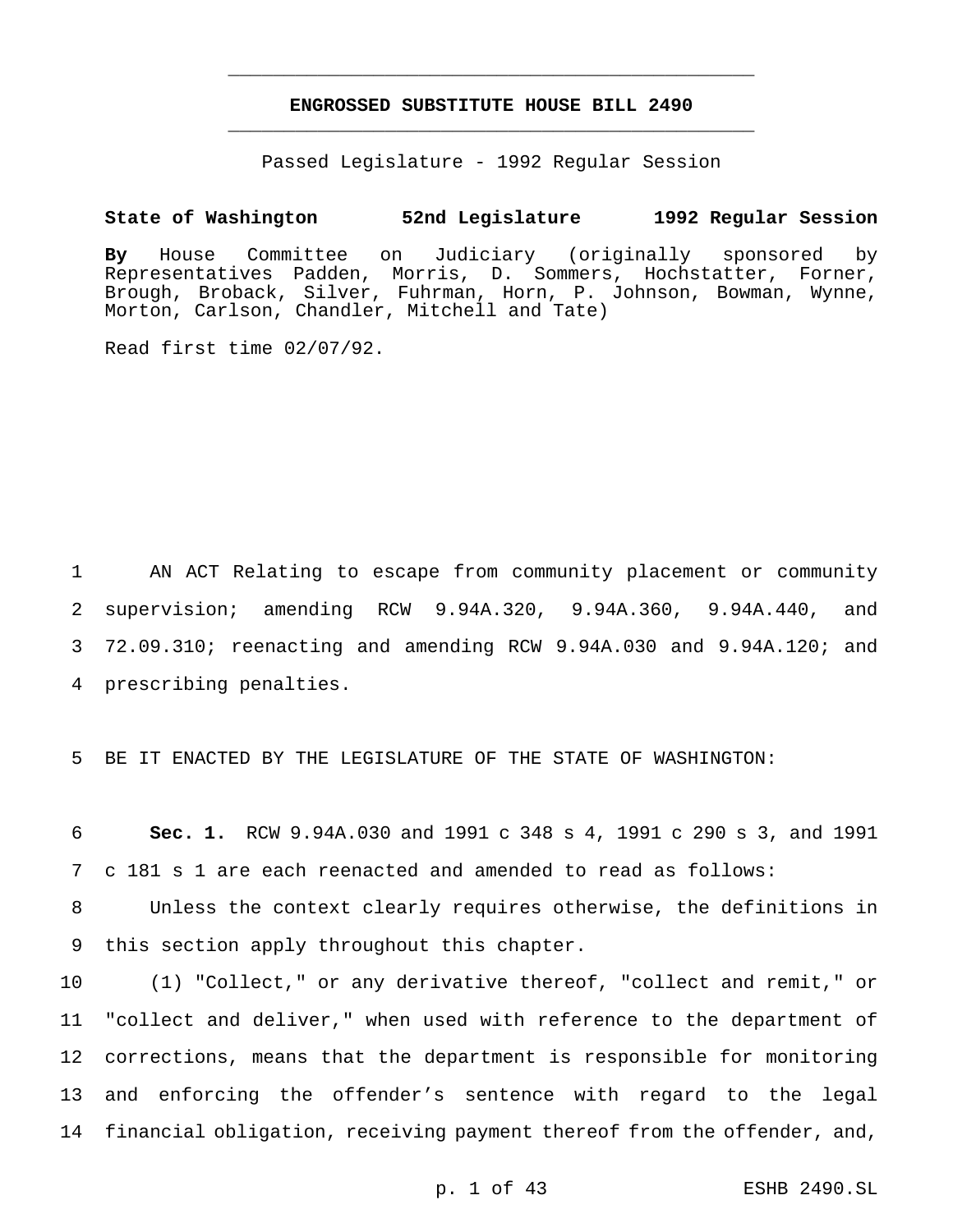consistent with current law, delivering daily the entire payment to the superior court clerk without depositing it in a departmental account.

(2) "Commission" means the sentencing guidelines commission.

 (3) "Community corrections officer" means an employee of the department who is responsible for carrying out specific duties in supervision of sentenced offenders and monitoring of sentence conditions.

 (4) "Community custody" means that portion of an inmate's sentence of confinement in lieu of earned early release time served in the community subject to controls placed on the inmate's movement and activities by the department of corrections.

 (5) "Community placement" means that period during which the offender is subject to the conditions of community custody and/or postrelease supervision, which begins either upon completion of the term of confinement (postrelease supervision) or at such time as the offender is transferred to community custody in lieu of earned early release. Community placement may consist of entirely community custody, entirely postrelease supervision, or a combination of the two. (6) "Community service" means compulsory service, without compensation, performed for the benefit of the community by the offender.

 (7) "Community supervision" means a period of time during which a convicted offender is subject to crime-related prohibitions and other sentence conditions imposed by a court pursuant to this chapter or RCW 46.61.524. For first-time offenders, the supervision may include crime-related prohibitions and other conditions imposed pursuant to RCW 9.94A.120(5). For purposes of the interstate compact for out-of-state supervision of parolees and probationers, RCW 9.95.270, community supervision is the functional equivalent of probation and should be considered the same as probation by other states.

ESHB 2490.SL p. 2 of 43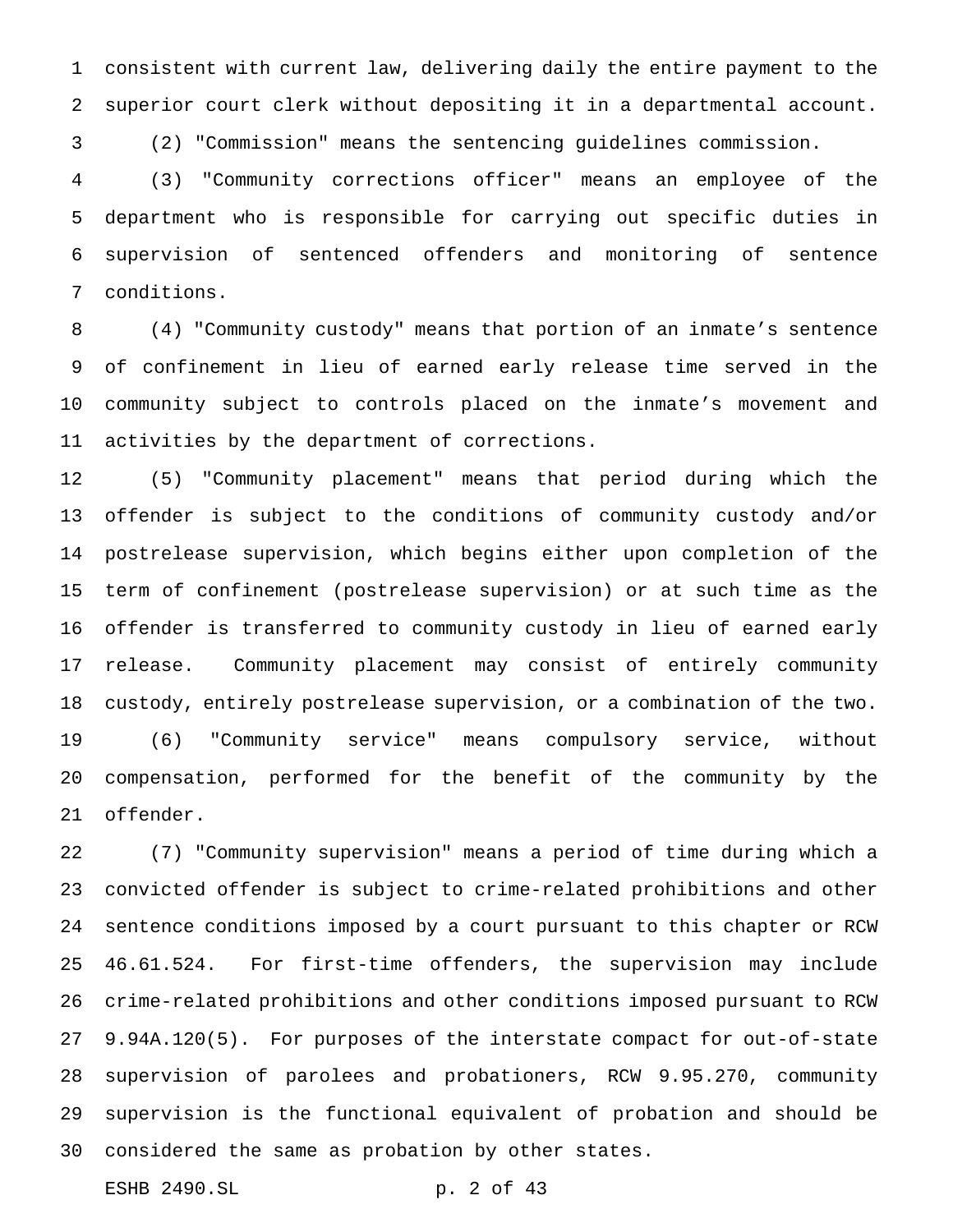(8) "Confinement" means total or partial confinement as defined in this section.

 (9) "Conviction" means an adjudication of guilt pursuant to Titles 10 or 13 RCW and includes a verdict of guilty, a finding of guilty, and acceptance of a plea of guilty.

 (10) "Court-ordered legal financial obligation" means a sum of money that is ordered by a superior court of the state of Washington for legal financial obligations which may include restitution to the victim, statutorily imposed crime victims' compensation fees as assessed pursuant to RCW 7.68.035, court costs, county or interlocal drug funds, court-appointed attorneys' fees, and costs of defense, fines, and any other financial obligation that is assessed to the offender as a result of a felony conviction.

 (11) "Crime-related prohibition" means an order of a court prohibiting conduct that directly relates to the circumstances of the crime for which the offender has been convicted, and shall not be construed to mean orders directing an offender affirmatively to participate in rehabilitative programs or to otherwise perform affirmative conduct.

 (12)(a) "Criminal history" means the list of a defendant's prior convictions, whether in this state, in federal court, or elsewhere. The history shall include, where known, for each conviction (i) whether the defendant has been placed on probation and the length and terms 24 thereof; and (ii) whether the defendant has been incarcerated and the length of incarceration.

 (b) "Criminal history" shall always include juvenile convictions for sex offenses and shall also include a defendant's other prior convictions in juvenile court if: (i) The conviction was for an offense which is a felony or a serious traffic offense and is criminal 30 history as defined in RCW  $13.40.020(6)(a)$ ; (ii) the defendant was

p. 3 of 43 ESHB 2490.SL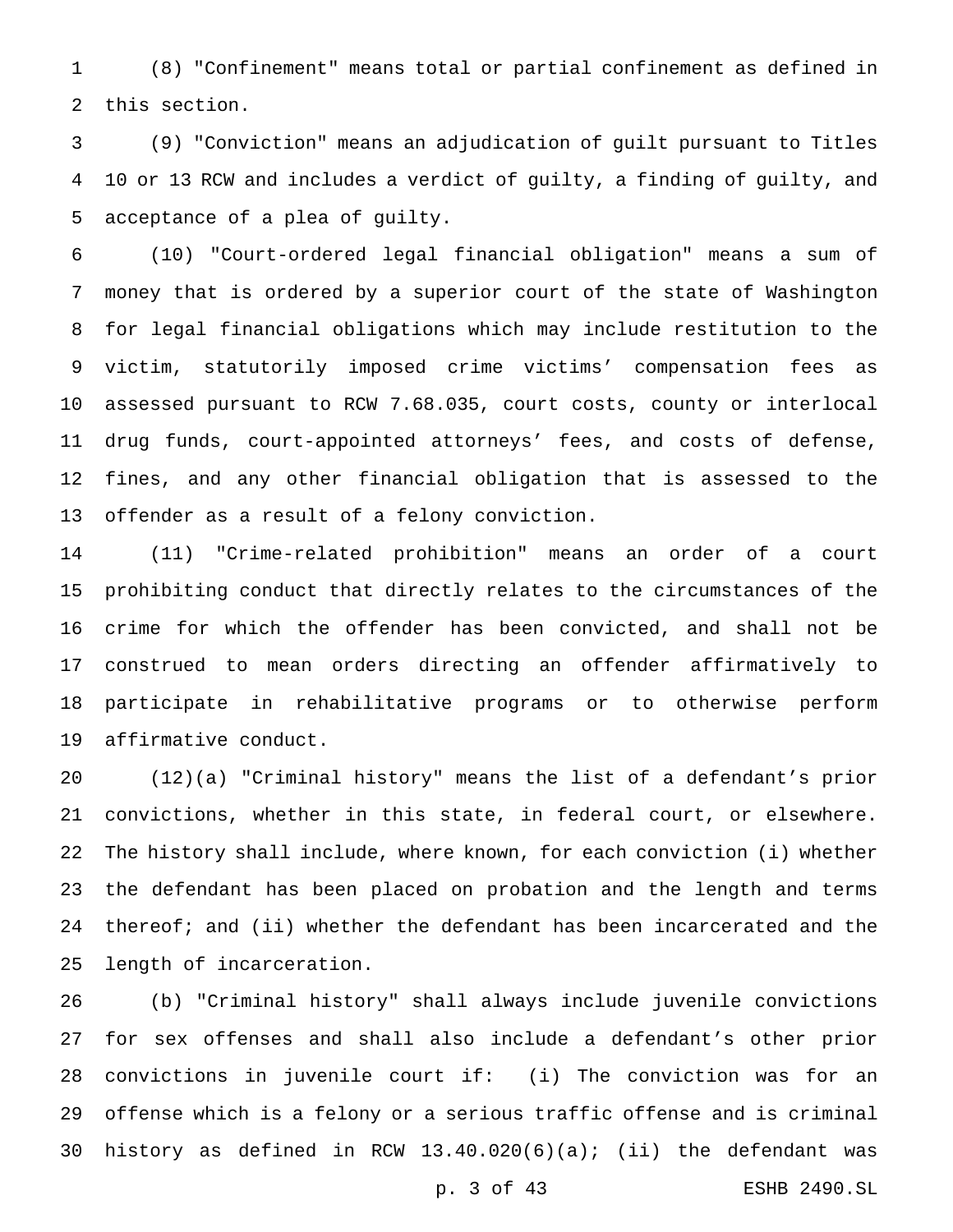fifteen years of age or older at the time the offense was committed; and (iii) with respect to prior juvenile class B and C felonies or serious traffic offenses, the defendant was less than twenty-three years of age at the time the offense for which he or she is being sentenced was committed.

(13) "Department" means the department of corrections.

 (14) "Determinate sentence" means a sentence that states with exactitude the number of actual years, months, or days of total confinement, of partial confinement, of community supervision, the number of actual hours or days of community service work, or dollars or terms of a legal financial obligation. The fact that an offender through "earned early release" can reduce the actual period of confinement shall not affect the classification of the sentence as a determinate sentence.

 (15) "Disposable earnings" means that part of the earnings of an individual remaining after the deduction from those earnings of any amount required by law to be withheld. For the purposes of this definition, "earnings" means compensation paid or payable for personal services, whether denominated as wages, salary, commission, bonuses, or otherwise, and, notwithstanding any other provision of law making the payments exempt from garnishment, attachment, or other process to satisfy a court-ordered legal financial obligation, specifically includes periodic payments pursuant to pension or retirement programs, or insurance policies of any type, but does not include payments made under Title 50 RCW, except as provided in RCW 50.40.020 and 50.40.050, or Title 74 RCW.

(16) "Drug offense" means:

 (a) Any felony violation of chapter 69.50 RCW except possession of a controlled substance (RCW 69.50.401(d)) or forged prescription for a controlled substance (RCW 69.50.403);

ESHB 2490.SL p. 4 of 43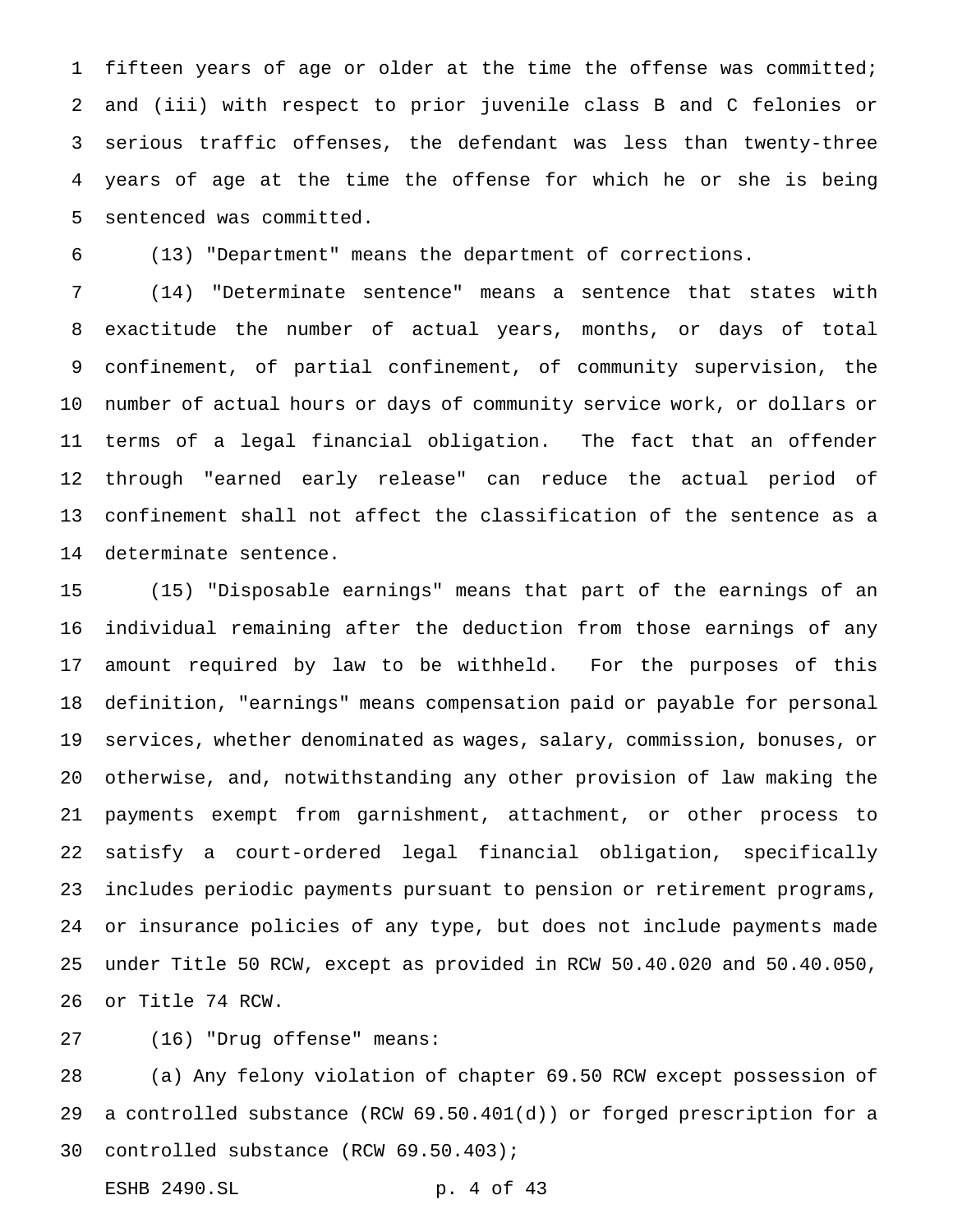(b) Any offense defined as a felony under federal law that relates to the possession, manufacture, distribution, or transportation of a controlled substance; or

 (c) Any out-of-state conviction for an offense that under the laws of this state would be a felony classified as a drug offense under (a) of this subsection.

(17) "Escape" means:

 (a) Escape in the first degree (RCW 9A.76.110), escape in the second degree (RCW 9A.76.120), willful failure to return from furlough (RCW 72.66.060), willful failure to return from work release (RCW 11 72.65.070), or willful failure to ((comply with any limitations on the 12 inmate's movements)) be available for supervision by the department while in community custody (RCW 72.09.310); or

 (b) Any federal or out-of-state conviction for an offense that under the laws of this state would be a felony classified as an escape under (a) of this subsection.

(18) "Felony traffic offense" means:

 (a) Vehicular homicide (RCW 46.61.520), vehicular assault (RCW 46.61.522), eluding a police officer (RCW 46.61.024), or felony hit-and-run injury-accident (RCW 46.52.020(4)); or

 (b) Any federal or out-of-state conviction for an offense that under the laws of this state would be a felony classified as a felony traffic offense under (a) of this subsection.

 (19) "Fines" means the requirement that the offender pay a specific sum of money over a specific period of time to the court.

 (20)(a) "First-time offender" means any person who is convicted of a felony (i) not classified as a violent offense or a sex offense under this chapter, or (ii) that is not the manufacture, delivery, or possession with intent to manufacture or deliver a controlled substance classified in schedule I or II that is a narcotic drug or the selling

p. 5 of 43 ESHB 2490.SL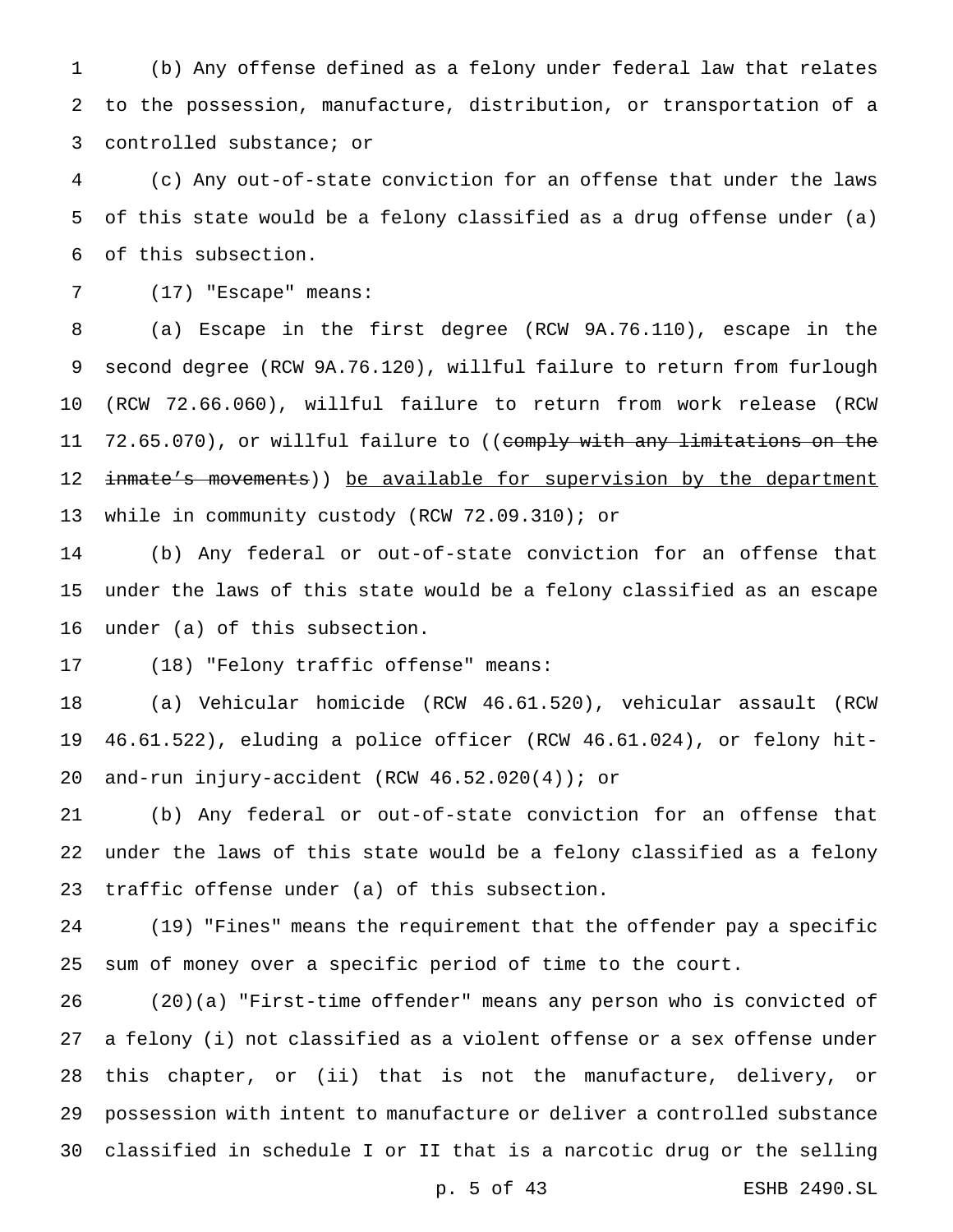for profit [of] any controlled substance or counterfeit substance classified in schedule I, RCW 69.50.204, except leaves and flowering tops of marihuana, and except as provided in (b) of this subsection, who previously has never been convicted of a felony in this state, federal court, or another state, and who has never participated in a program of deferred prosecution for a felony offense.

 (b) For purposes of (a) of this subsection, a juvenile adjudication for an offense committed before the age of fifteen years is not a previous felony conviction except for adjudications of sex offenses.

 (21) "Nonviolent offense" means an offense which is not a violent offense.

 (22) "Offender" means a person who has committed a felony established by state law and is eighteen years of age or older or is less than eighteen years of age but whose case has been transferred by the appropriate juvenile court to a criminal court pursuant to RCW 13.40.110. Throughout this chapter, the terms "offender" and "defendant" are used interchangeably.

 (23) "Partial confinement" means confinement for no more than one year in a facility or institution operated or utilized under contract by the state or any other unit of government, or, if home detention or work crew has been ordered by the court, in an approved residence, for a substantial portion of each day with the balance of the day spent in the community. Partial confinement includes work release, home detention, work crew, and a combination of work crew and home detention as defined in this section.

 (24) "Postrelease supervision" is that portion of an offender's community placement that is not community custody.

 (25) "Restitution" means the requirement that the offender pay a specific sum of money over a specific period of time to the court as

## ESHB 2490.SL p. 6 of 43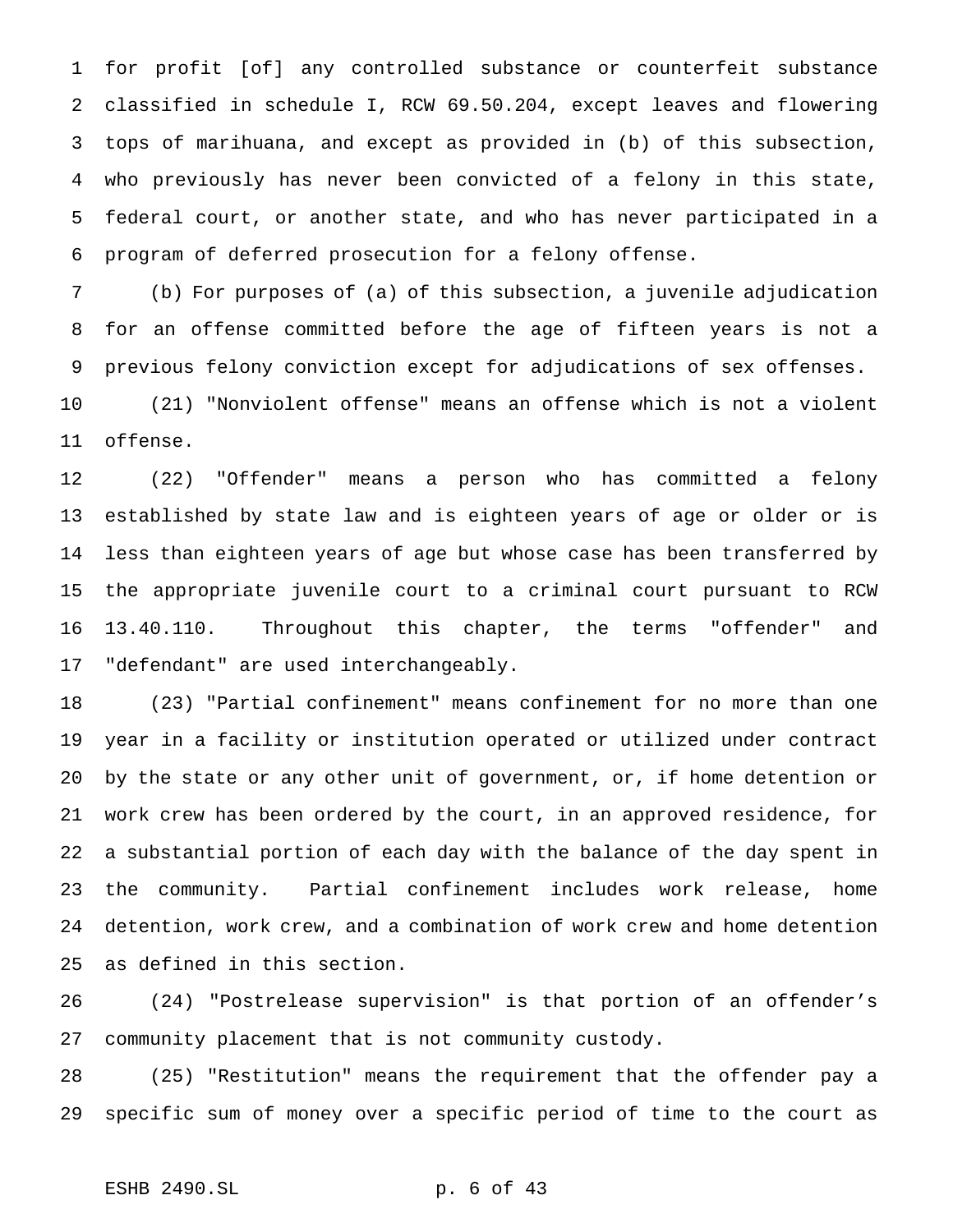payment of damages. The sum may include both public and private costs. The imposition of a restitution order does not preclude civil redress.

(26) "Serious traffic offense" means:

 (a) Driving while under the influence of intoxicating liquor or any drug (RCW 46.61.502), actual physical control while under the influence of intoxicating liquor or any drug (RCW 46.61.504), reckless driving (RCW 46.61.500), or hit-and-run an attended vehicle (RCW 46.52.020(5)); or

 (b) Any federal, out-of-state, county, or municipal conviction for an offense that under the laws of this state would be classified as a serious traffic offense under (a) of this subsection.

 (27) "Serious violent offense" is a subcategory of violent offense and means:

 (a) Murder in the first degree, homicide by abuse, murder in the second degree, assault in the first degree, kidnapping in the first degree, or rape in the first degree, or an attempt, criminal solicitation, or criminal conspiracy to commit one of these felonies; or

 (b) Any federal or out-of-state conviction for an offense that under the laws of this state would be a felony classified as a serious violent offense under (a) of this subsection.

 (28) "Sentence range" means the sentencing court's discretionary range in imposing a nonappealable sentence.

(29) "Sex offense" means:

 (a) A felony that is a violation of chapter 9A.44 RCW or RCW 9A.64.020 or 9.68A.090 or that is, under chapter 9A.28 RCW, a criminal attempt, criminal solicitation, or criminal conspiracy to commit such crimes;

 (b) A felony with a finding of sexual motivation under RCW 9.94A.127; or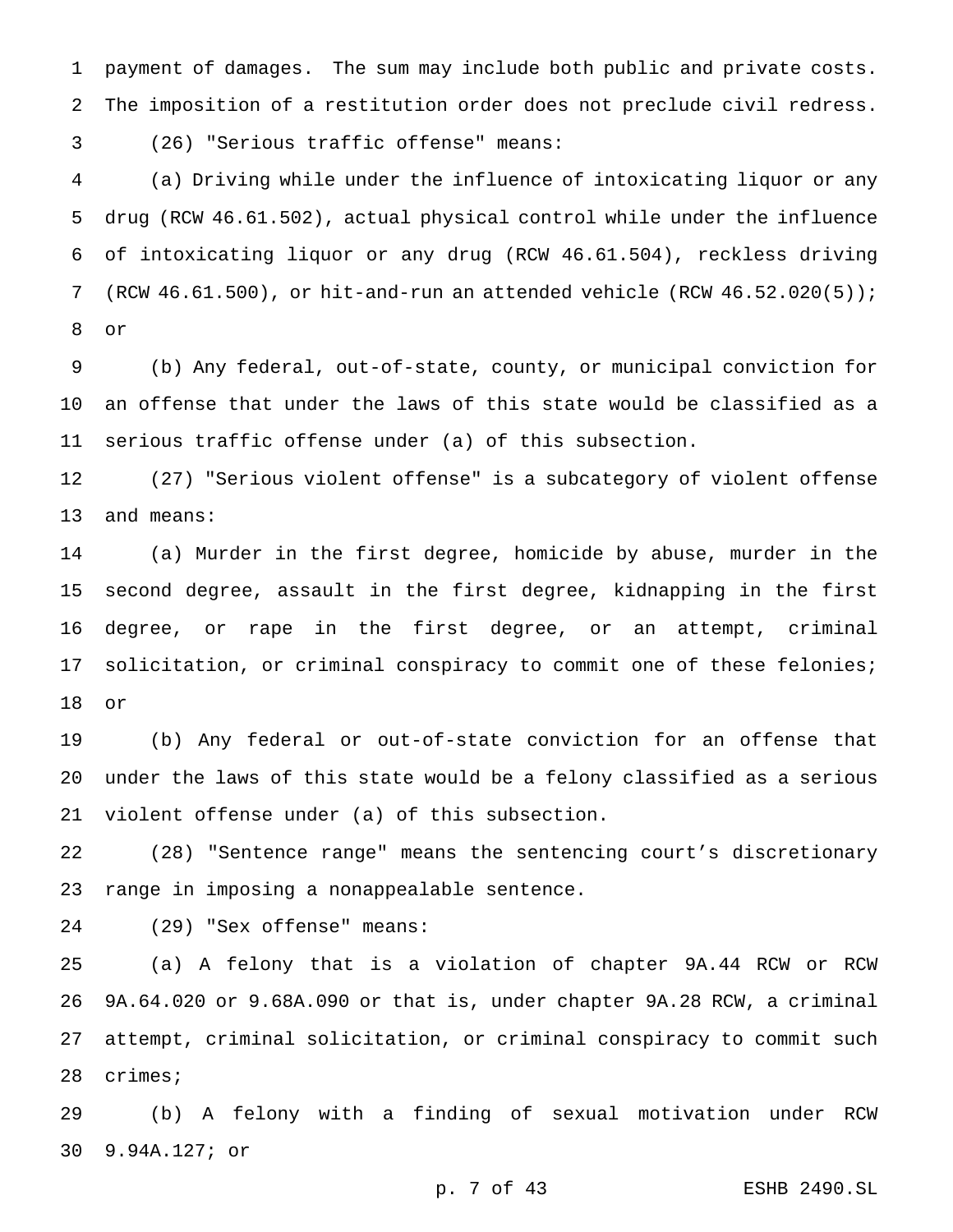(c) Any federal or out-of-state conviction for an offense that under the laws of this state would be a felony classified as a sex offense under (a) of this subsection.

 (30) "Sexual motivation" means that one of the purposes for which the defendant committed the crime was for the purpose of his or her sexual gratification.

 (31) "Total confinement" means confinement inside the physical boundaries of a facility or institution operated or utilized under contract by the state or any other unit of government for twenty-four hours a day, or pursuant to RCW 72.64.050 and 72.64.060.

 (32) "Victim" means any person who has sustained emotional, psychological, physical, or financial injury to person or property as a direct result of the crime charged.

(33) "Violent offense" means:

 (a) Any of the following felonies, as now existing or hereafter amended: Any felony defined under any law as a class A felony or an attempt to commit a class A felony, criminal solicitation of or criminal conspiracy to commit a class A felony, manslaughter in the first degree, manslaughter in the second degree, indecent liberties if committed by forcible compulsion, kidnapping in the second degree, arson in the second degree, assault in the second degree, extortion in the first degree, robbery in the second degree, vehicular assault, and vehicular homicide, when proximately caused by the driving of any vehicle by any person while under the influence of intoxicating liquor or any drug as defined by RCW 46.61.502, or by the operation of any vehicle in a reckless manner;

 (b) Any conviction for a felony offense in effect at any time prior to July 1, 1976, that is comparable to a felony classified as a violent offense in (a) of this subsection; and

# ESHB 2490.SL p. 8 of 43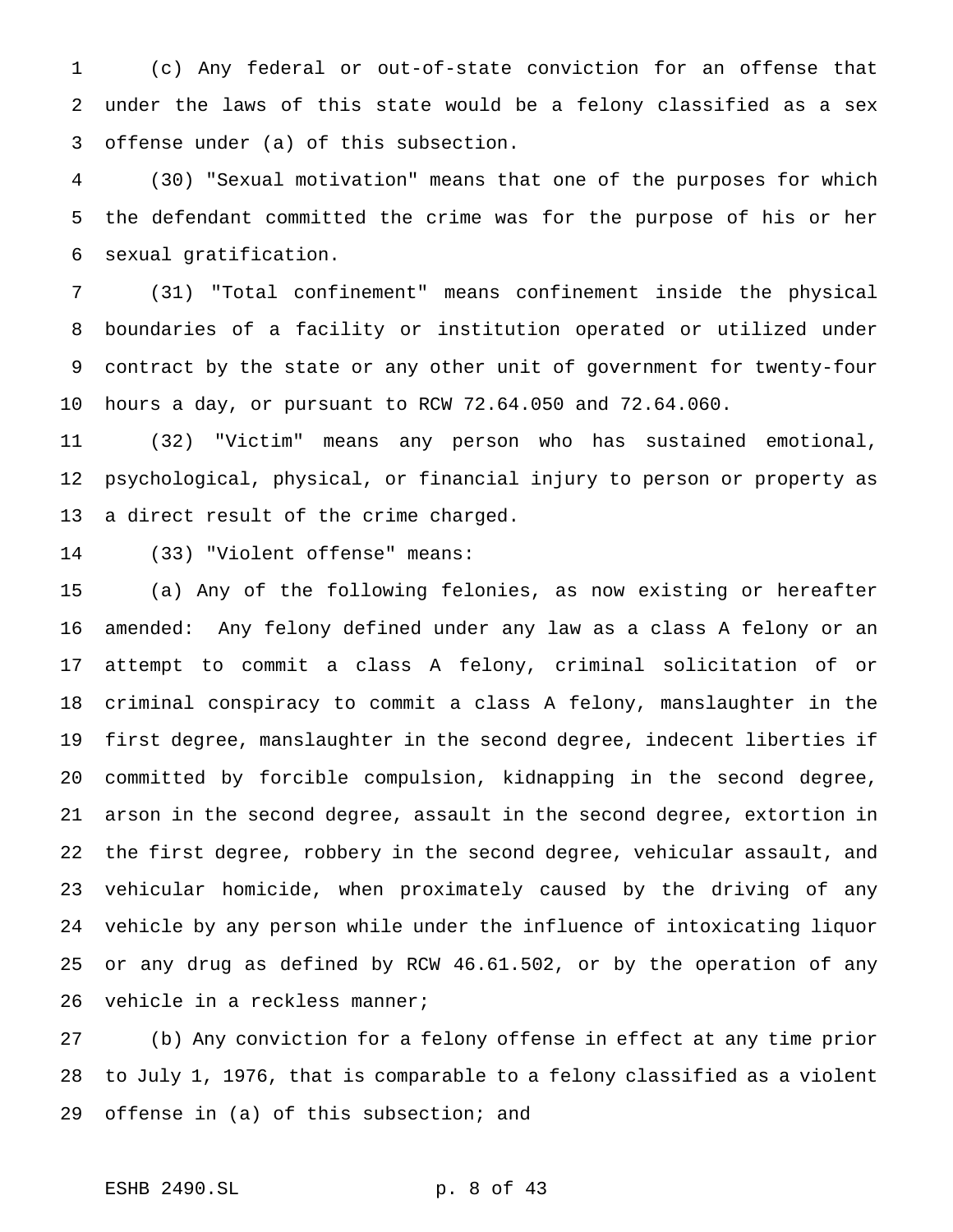(c) Any federal or out-of-state conviction for an offense that under the laws of this state would be a felony classified as a violent offense under (a) or (b) of this subsection.

 (34) "Work crew" means a program of partial confinement consisting of civic improvement tasks for the benefit of the community of not less than thirty-five hours per week that complies with RCW 9.94A.135. The civic improvement tasks shall be performed on public property or on private property owned or operated by nonprofit entities, except that, for emergency purposes only, work crews may perform snow removal on any private property. The civic improvement tasks shall have minimal negative impact on existing private industries or the labor force in the county where the service or labor is performed. The civic improvement tasks shall not affect employment opportunities for people with developmental disabilities contracted through sheltered workshops as defined in RCW 82.04.385. Only those offenders sentenced to a facility operated or utilized under contract by a county are eligible to participate on a work crew. Offenders sentenced for a sex offense as defined in subsection (29) of this section are not eligible for the work crew program.

 (35) "Work release" means a program of partial confinement available to offenders who are employed or engaged as a student in a regular course of study at school. Participation in work release shall be conditioned upon the offender attending work or school at regularly defined hours and abiding by the rules of the work release facility.

 (36) "Home detention" means a program of partial confinement available to offenders wherein the offender is confined in a private residence subject to electronic surveillance. Home detention may not be imposed for offenders convicted of a violent offense, any sex offense, any drug offense, reckless burning in the first or second degree as defined in RCW 9A.48.040 or 9A.48.050, assault in the third

p. 9 of 43 ESHB 2490.SL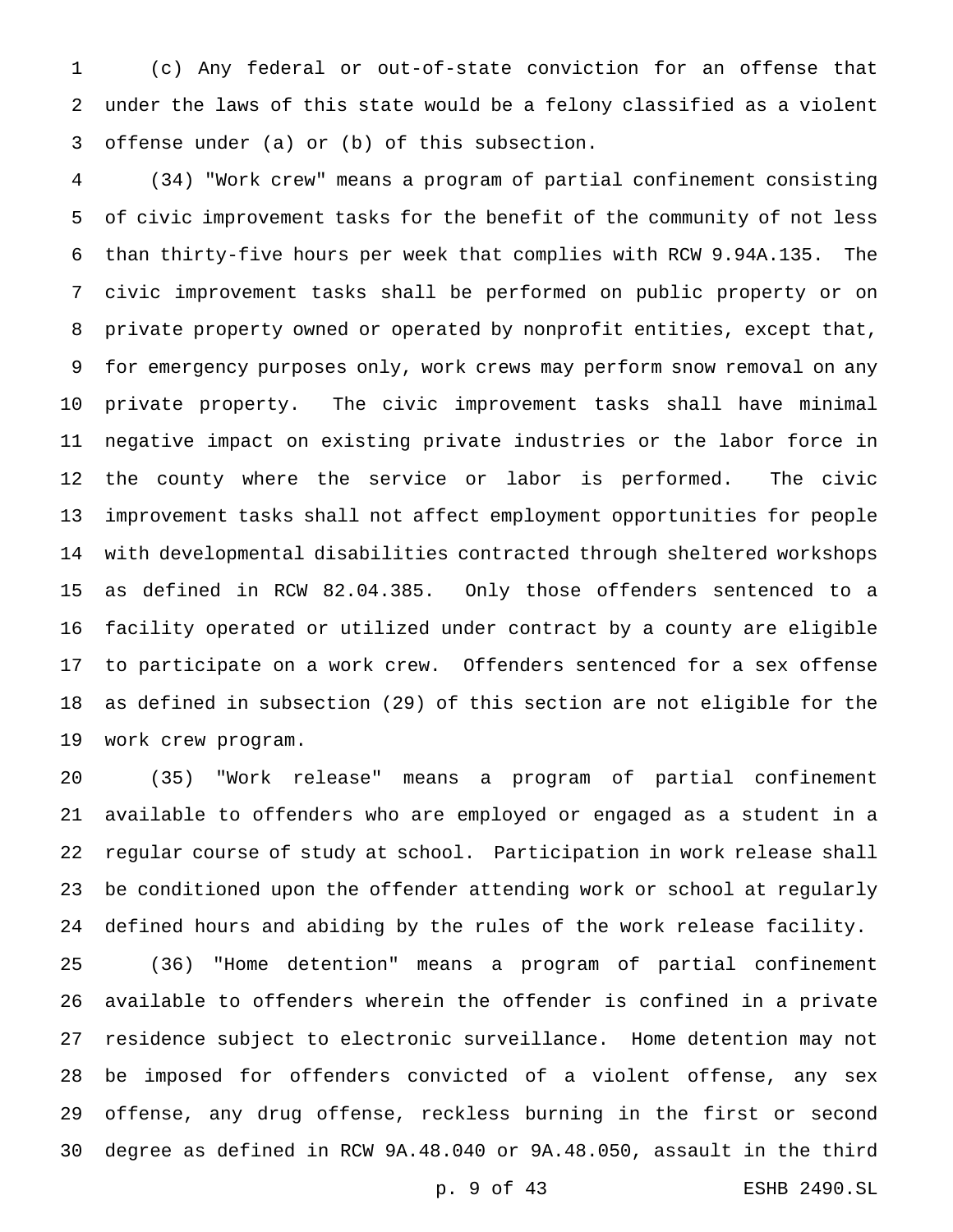degree as defined in RCW 9A.36.031, unlawful imprisonment as defined in RCW 9A.40.040, or harassment as defined in RCW 9A.46.020. Home detention may be imposed for offenders convicted of possession of a controlled substance (RCW 69.50.401(d)) or forged prescription for a controlled substance (RCW 69.50.403) if the offender fulfills the participation conditions set forth in this subsection and is monitored for drug use by treatment alternatives to street crime (TASC) or a comparable court or agency-referred program.

 (a) Home detention may be imposed for offenders convicted of burglary in the second degree as defined in RCW 9A.52.030 or residential burglary conditioned upon the offender: (i) Successfully completing twenty-one days in a work release program, (ii) having no convictions for burglary in the second degree or residential burglary during the preceding two years and not more than two prior convictions for burglary or residential burglary, (iii) having no convictions for a violent felony offense during the preceding two years and not more than two prior convictions for a violent felony offense, (iv) having no prior charges of escape, and (v) fulfilling the other conditions of the home detention program.

 (b) Participation in a home detention program shall be conditioned upon: (i) The offender obtaining or maintaining current employment or attending a regular course of school study at regularly defined hours, or the offender performing parental duties to offspring or minors normally in the custody of the offender, (ii) abiding by the rules of the home detention program, and (iii) compliance with court-ordered legal financial obligations. The home detention program may also be made available to offenders whose charges and convictions do not otherwise disqualify them if medical or health-related conditions, concerns or treatment would be better addressed under the home detention program, or where the health and welfare of the offender, ESHB 2490.SL p. 10 of 43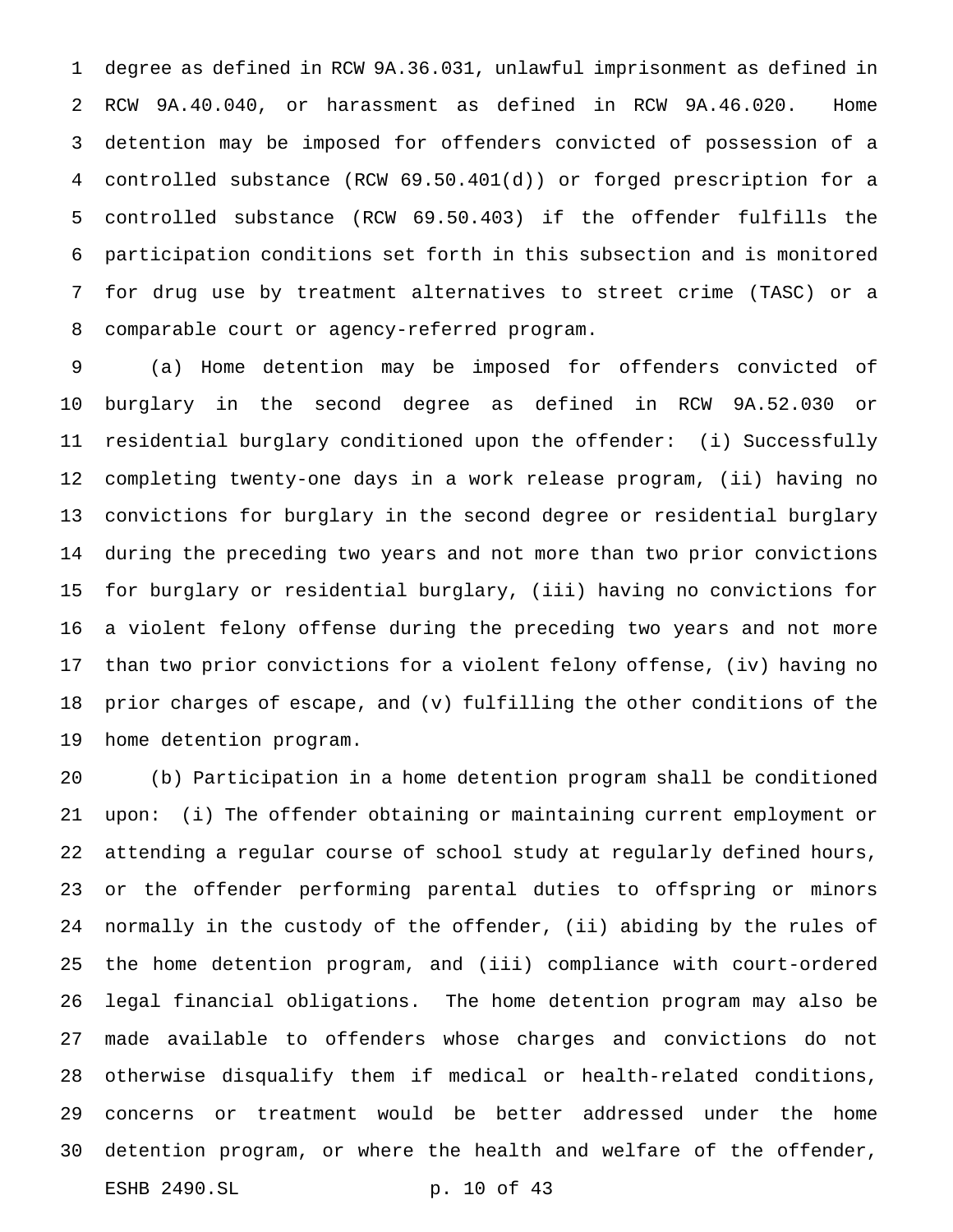other inmates, or staff would be jeopardized by the offender's incarceration. Participation in the home detention program for medical or health-related reasons is conditioned on the offender abiding by the rules of the home detention program and complying with court-ordered restitution.

 **Sec. 2.** RCW 9.94A.120 and 1991 c 221 s 2, 1991 c 181 s 3, and 1991 c 104 s 3 are each reenacted and amended to read as follows:

 When a person is convicted of a felony, the court shall impose punishment as provided in this section.

 (1) Except as authorized in subsections (2), (5), and (7) of this section, the court shall impose a sentence within the sentence range for the offense.

 (2) The court may impose a sentence outside the standard sentence range for that offense if it finds, considering the purpose of this chapter, that there are substantial and compelling reasons justifying an exceptional sentence.

 (3) Whenever a sentence outside the standard range is imposed, the court shall set forth the reasons for its decision in written findings of fact and conclusions of law. A sentence outside the standard range shall be a determinate sentence.

 (4) An offender convicted of the crime of murder in the first degree shall be sentenced to a term of total confinement not less than twenty years. An offender convicted of the crime of assault in the first degree where the offender used force or means likely to result in death or intended to kill the victim shall be sentenced to a term of total confinement not less than five years. An offender convicted of the crime of rape in the first degree shall be sentenced to a term of total confinement not less than five years, and shall not be eligible for furlough, work release or other authorized leave of absence from

p. 11 of 43 ESHB 2490.SL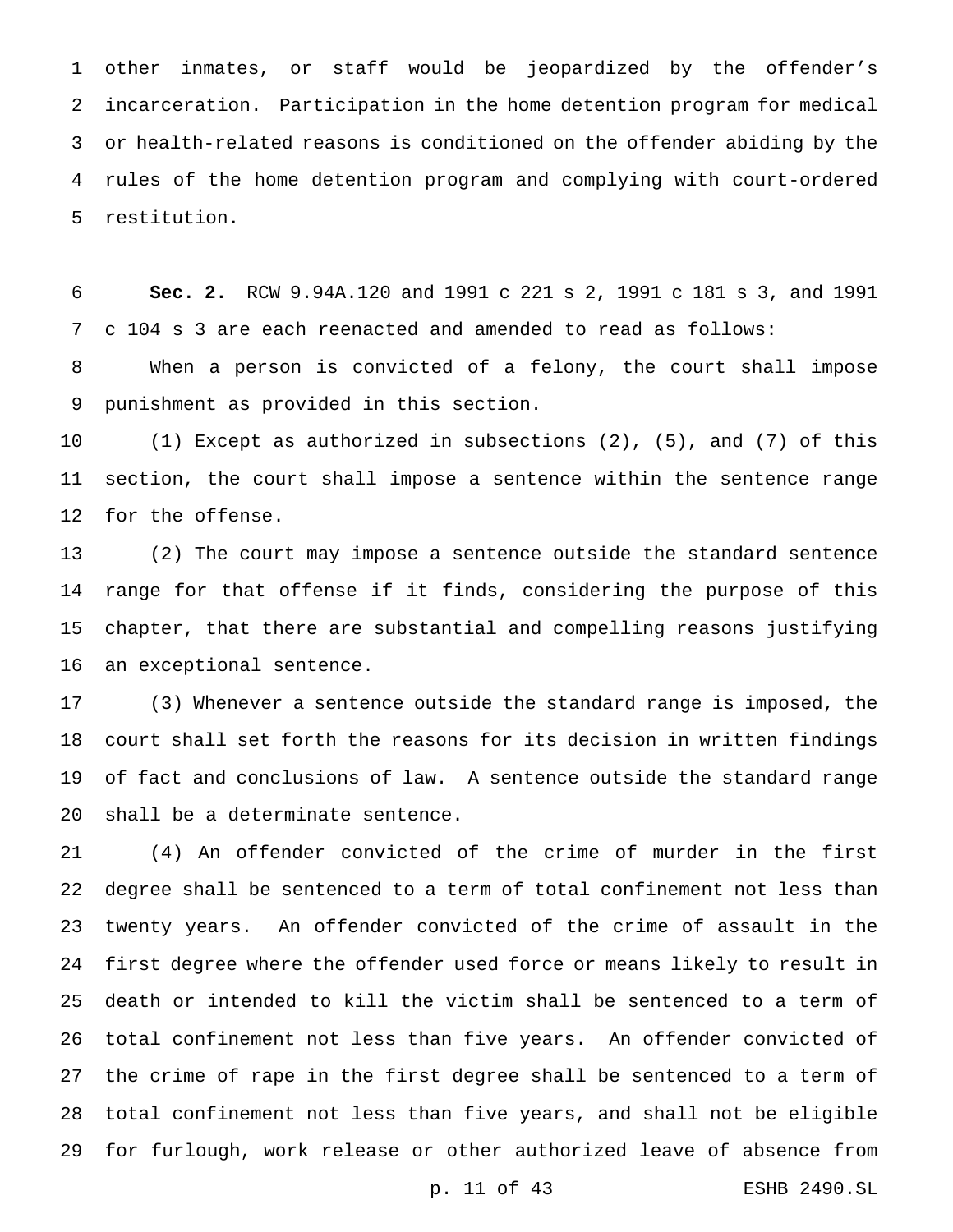the correctional facility during such minimum five-year term except for the purpose of commitment to an inpatient treatment facility. The foregoing minimum terms of total confinement are mandatory and shall not be varied or modified as provided in subsection (2) of this section.

 (5) In sentencing a first-time offender the court may waive the imposition of a sentence within the sentence range and impose a sentence which may include up to ninety days of confinement in a facility operated or utilized under contract by the county and a requirement that the offender refrain from committing new offenses. The sentence may also include up to two years of community supervision, which, in addition to crime-related prohibitions, may include requirements that the offender perform any one or more of the following:

(a) Devote time to a specific employment or occupation;

 (b) Undergo available outpatient treatment for up to two years, or inpatient treatment not to exceed the standard range of confinement for that offense;

 (c) Pursue a prescribed, secular course of study or vocational training;

 (d) Remain within prescribed geographical boundaries and notify the court or the community corrections officer prior to any change in the 23 offender's address or employment;

 (e) Report as directed to the court and a community corrections officer; or

 (f) Pay all court-ordered legal financial obligations as provided in RCW 9.94A.030 and/or perform community service work.

 (6) If a sentence range has not been established for the defendant's crime, the court shall impose a determinate sentence which may include not more than one year of confinement, community service ESHB 2490.SL p. 12 of 43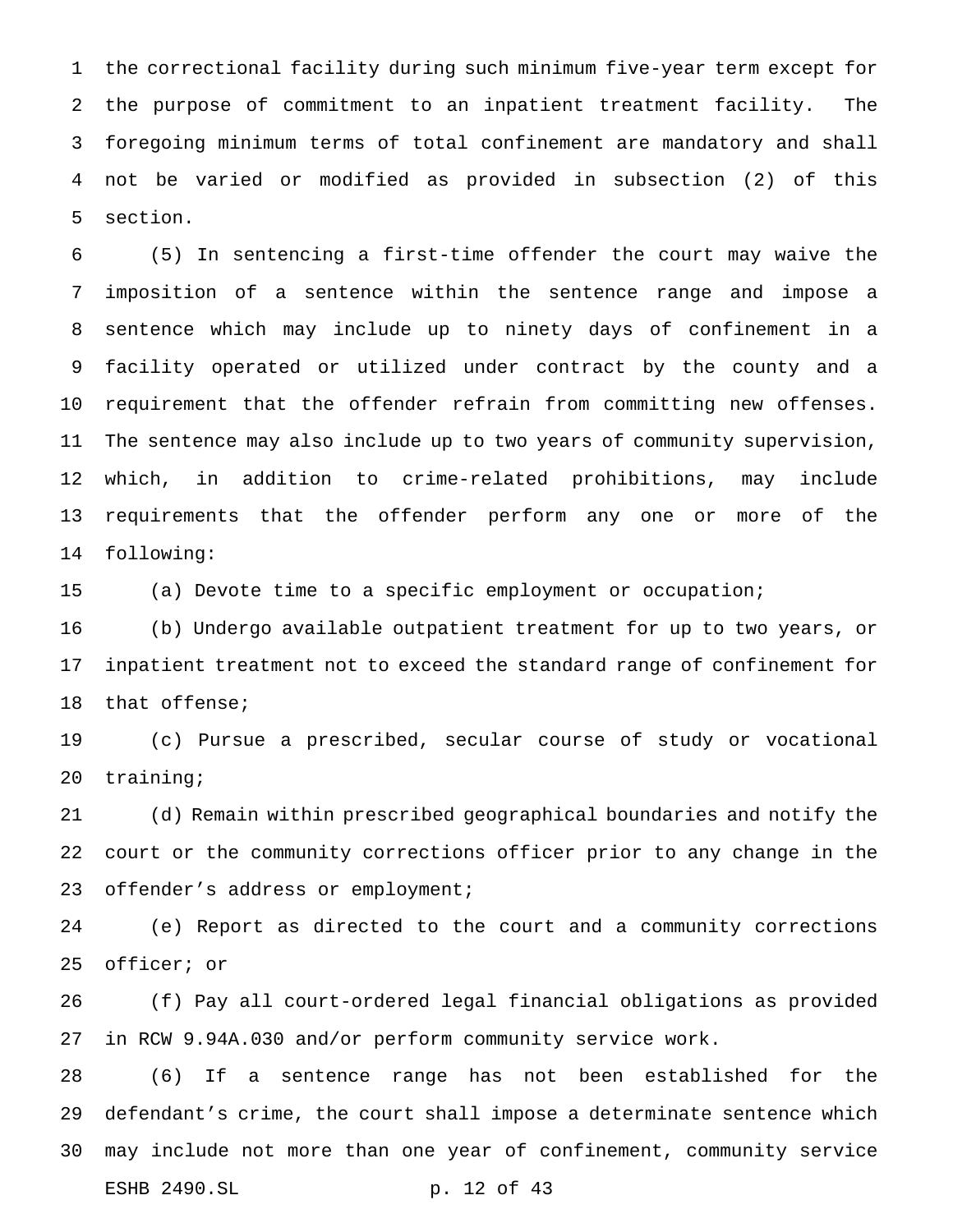work, a term of community supervision not to exceed one year, and/or other legal financial obligations. The court may impose a sentence which provides more than one year of confinement if the court finds, considering the purpose of this chapter, that there are substantial and compelling reasons justifying an exceptional sentence.

 (7)(a)(i) When an offender is convicted of a sex offense other than a violation of RCW 9A.44.050 or a sex offense that is also a serious violent offense and has no prior convictions for a sex offense or any other felony sex offenses in this or any other state, the sentencing court, on its own motion or the motion of the state or the defendant, may order an examination to determine whether the defendant is amenable to treatment.

 The report of the examination shall include at a minimum the following: The defendant's version of the facts and the official version of the facts, the defendant's offense history, an assessment of problems in addition to alleged deviant behaviors, the offender's social and employment situation, and other evaluation measures used. The report shall set forth the sources of the evaluator's information. The examiner shall assess and report regarding the defendant's amenability to treatment and relative risk to the community. A proposed treatment plan shall be provided and shall include, at a minimum:

 (A) Frequency and type of contact between offender and therapist; (B) Specific issues to be addressed in the treatment and description of planned treatment modalities;

 (C) Monitoring plans, including any requirements regarding living conditions, lifestyle requirements, and monitoring by family members and others;

(D) Anticipated length of treatment; and

(E) Recommended crime-related prohibitions.

p. 13 of 43 ESHB 2490.SL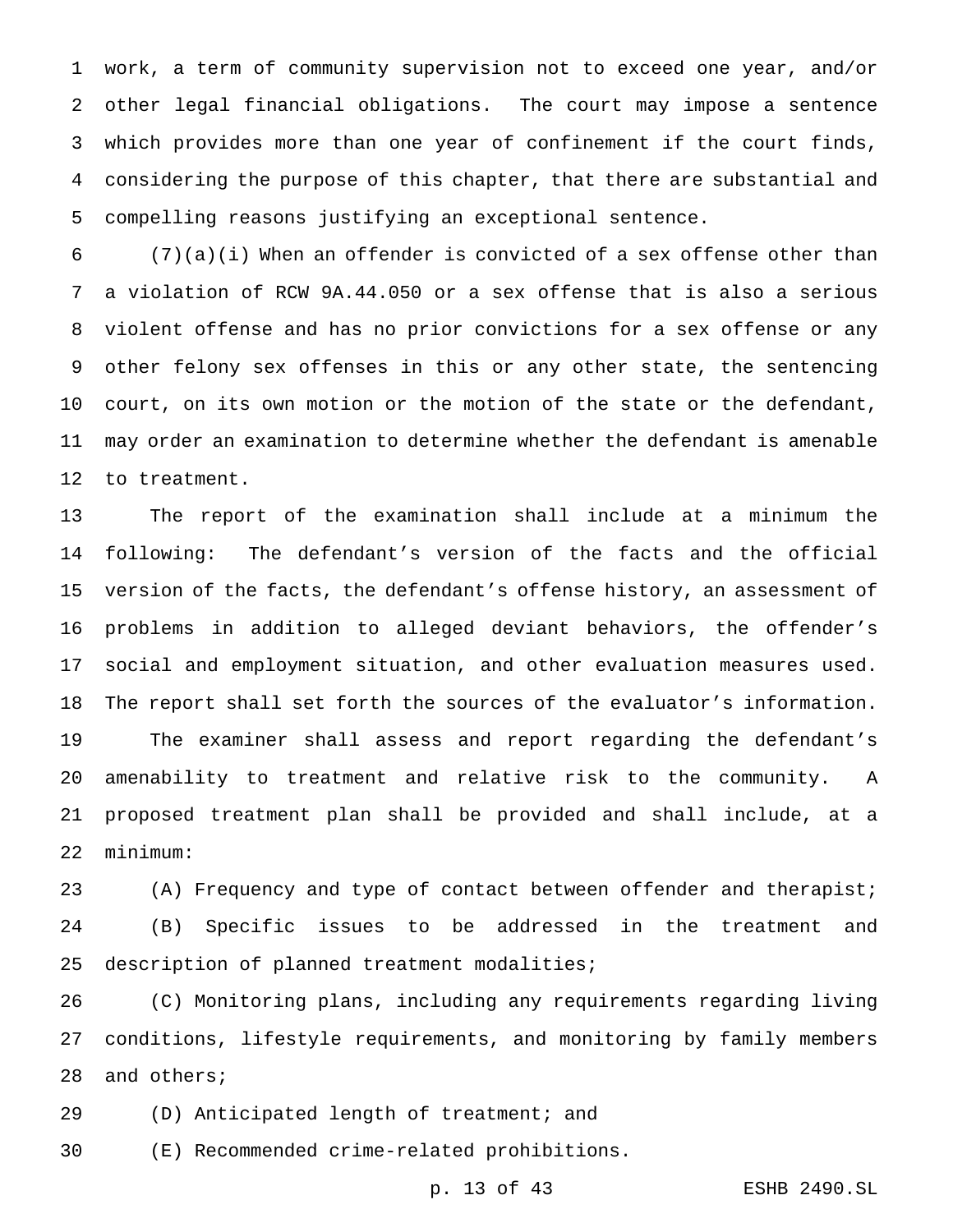The court on its own motion may order, or on a motion by the state shall order, a second examination regarding the offender's amenability to treatment. The evaluator shall be selected by the party making the motion. The defendant shall pay the cost of any second examination ordered unless the court finds the defendant to be indigent in which case the state shall pay the cost.

 (ii) After receipt of the reports, the court shall consider whether the offender and the community will benefit from use of this special sexual offender sentencing alternative and consider the victim's opinion whether the offender should receive a treatment disposition under this subsection. If the court determines that this special sex offender sentencing alternative is appropriate, the court shall then impose a sentence within the sentence range. If this sentence is less than eight years of confinement, the court may suspend the execution of the sentence and impose the following conditions of suspension:

 (A) The court shall place the defendant on community supervision for the length of the suspended sentence or three years, whichever is greater; and

 (B) The court shall order treatment for any period up to three years in duration. The court in its discretion shall order outpatient sex offender treatment or inpatient sex offender treatment, if available. A community mental health center may not be used for such treatment unless it has an appropriate program designed for sex offender treatment. The offender shall not change sex offender treatment providers or treatment conditions without first notifying the prosecutor, the community corrections officer, and the court, and shall not change providers without court approval after a hearing if the prosecutor or community corrections officer object to the change. In addition, as conditions of the suspended sentence, the court may impose other sentence conditions including up to six months of confinement, ESHB 2490.SL p. 14 of 43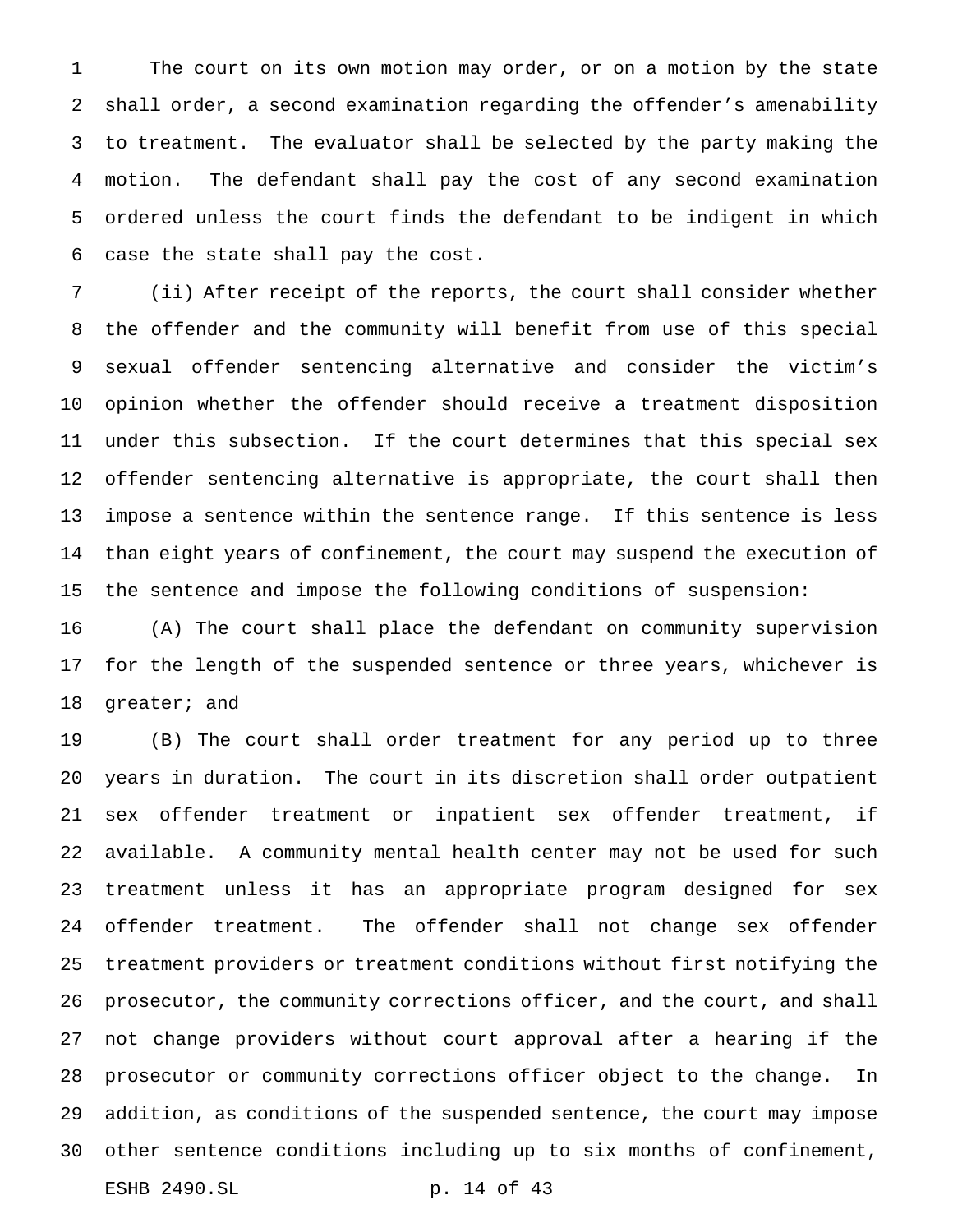not to exceed the sentence range of confinement for that offense, crime-related prohibitions, and requirements that the offender perform any one or more of the following:

(I) Devote time to a specific employment or occupation;

 (II) Remain within prescribed geographical boundaries and notify the court or the community corrections officer prior to any change in 7 the offender's address or employment;

 (III) Report as directed to the court and a community corrections officer;

 (IV) Pay all court-ordered legal financial obligations as provided in RCW 9.94A.030, perform community service work, or any combination thereof; or

 (V) Make recoupment to the victim for the cost of any counseling required as a result of the offender's crime.

 (iii) The sex offender therapist shall submit quarterly reports on the defendant's progress in treatment to the court and the parties. The report shall reference the treatment plan and include at a minimum the following: Dates of attendance, defendant's compliance with requirements, treatment activities, the defendant's relative progress in treatment, and any other material as specified by the court at sentencing.

 (iv) At the time of sentencing, the court shall set a treatment termination hearing for three months prior to the anticipated date for completion of treatment. Prior to the treatment termination hearing, the treatment professional and community corrections officer shall submit written reports to the court and parties regarding the defendant's compliance with treatment and monitoring requirements, and recommendations regarding termination from treatment, including proposed community supervision conditions. Either party may request and the court may order another evaluation regarding the advisability

p. 15 of 43 ESHB 2490.SL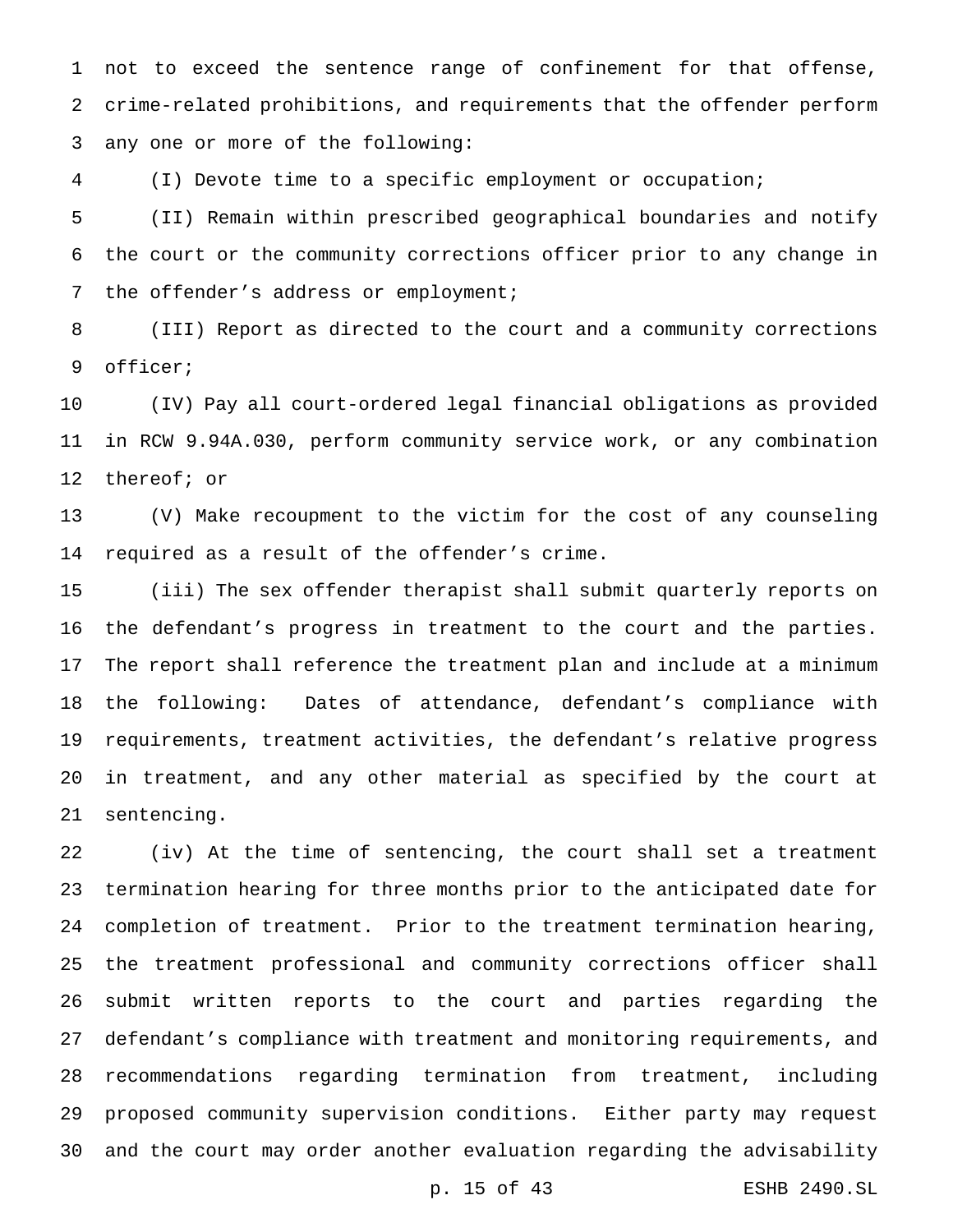of termination from treatment. The defendant shall pay the cost of any additional evaluation ordered unless the court finds the defendant to be indigent in which case the state shall pay the cost. At the treatment termination hearing the court may: (A) Modify conditions of community supervision, and either (B) terminate treatment, or (C) extend treatment for up to the remaining period of community supervision.

 (v) The court may revoke the suspended sentence at any time during the period of community supervision and order execution of the sentence if: (A) The defendant violates the conditions of the suspended sentence, or (B) the court finds that the defendant is failing to make satisfactory progress in treatment. All confinement time served during the period of community supervision shall be credited to the offender if the suspended sentence is revoked.

 (vi) After July 1, 1991, examinations and treatment ordered pursuant to this subsection shall only be conducted by sex offender treatment providers certified by the department of health pursuant to chapter 18.155 RCW.

 For purposes of this subsection, "victim" means any person who has sustained emotional, psychological, physical, or financial injury to person or property as a result of the crime charged. "Victim" also means a parent or guardian of a victim who is a minor child unless the parent or guardian is the perpetrator of the offense.

 (b) When an offender is convicted of any felony sex offense committed before July 1, 1987, and is sentenced to a term of confinement of more than one year but less than six years, the sentencing court may, on its own motion or on the motion of the offender or the state, order the offender committed for up to thirty days to the custody of the secretary of social and health services for evaluation and report to the court on the offender's amenability to ESHB 2490.SL p. 16 of 43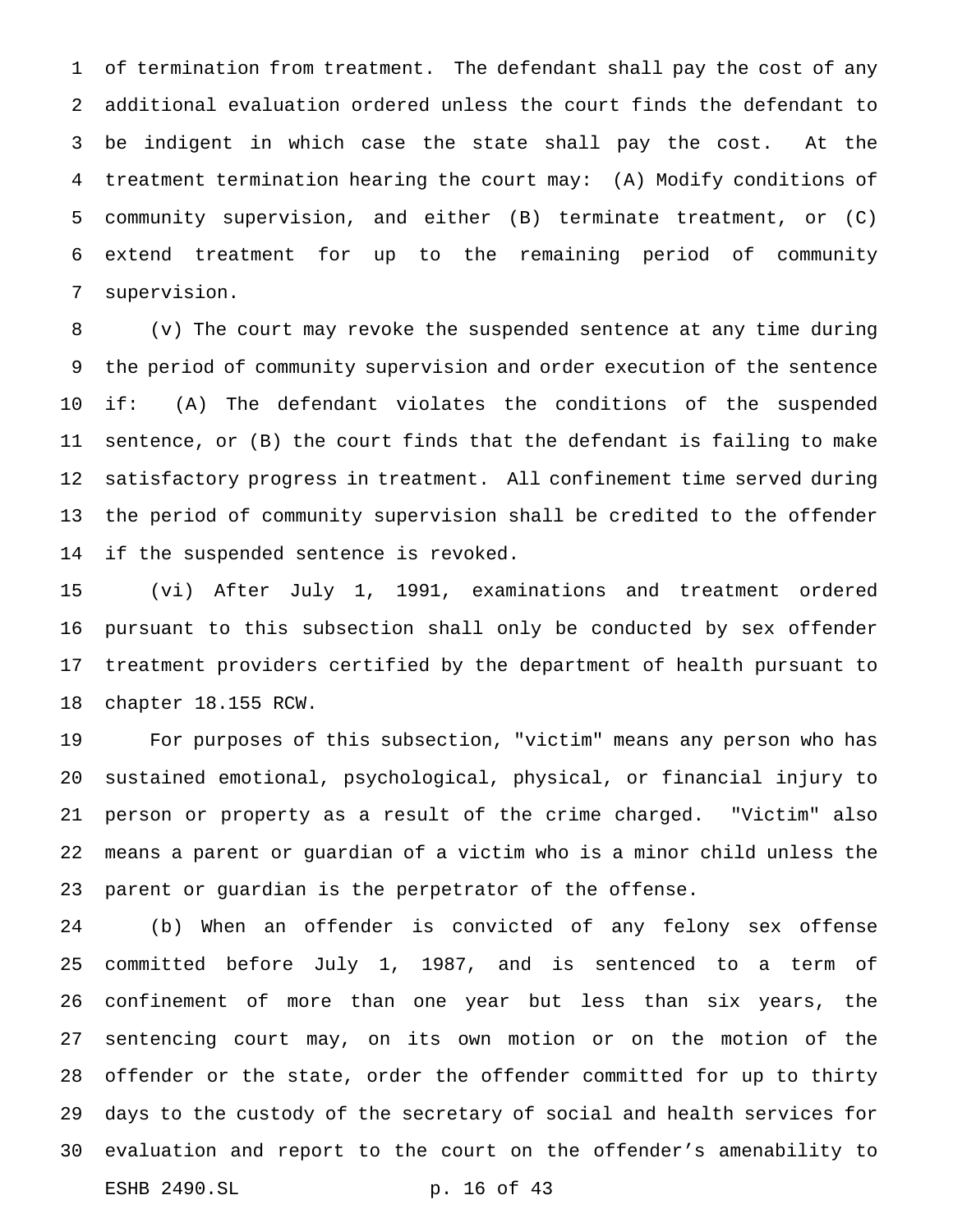treatment at these facilities. If the secretary of social and health services cannot begin the evaluation within thirty days of the court's order of commitment, the offender shall be transferred to the state for confinement pending an opportunity to be evaluated at the appropriate facility. The court shall review the reports and may order that the term of confinement imposed be served in the sexual offender treatment program at the location determined by the secretary of social and health services or the secretary's designee, only if the report indicates that the offender is amenable to the treatment program provided at these facilities. The offender shall be transferred to the state pending placement in the treatment program. Any offender who has escaped from the treatment program shall be referred back to the sentencing court.

 If the offender does not comply with the conditions of the treatment program, the secretary of social and health services may refer the matter to the sentencing court. The sentencing court shall commit the offender to the department of corrections to serve the balance of the term of confinement.

 If the offender successfully completes the treatment program before the expiration of the term of confinement, the court may convert the balance of confinement to community supervision and may place conditions on the offender including crime-related prohibitions and requirements that the offender perform any one or more of the following:

(i) Devote time to a specific employment or occupation;

 (ii) Remain within prescribed geographical boundaries and notify the court or the community corrections officer prior to any change in 28 the offender's address or employment;

 (iii) Report as directed to the court and a community corrections officer;

p. 17 of 43 ESHB 2490.SL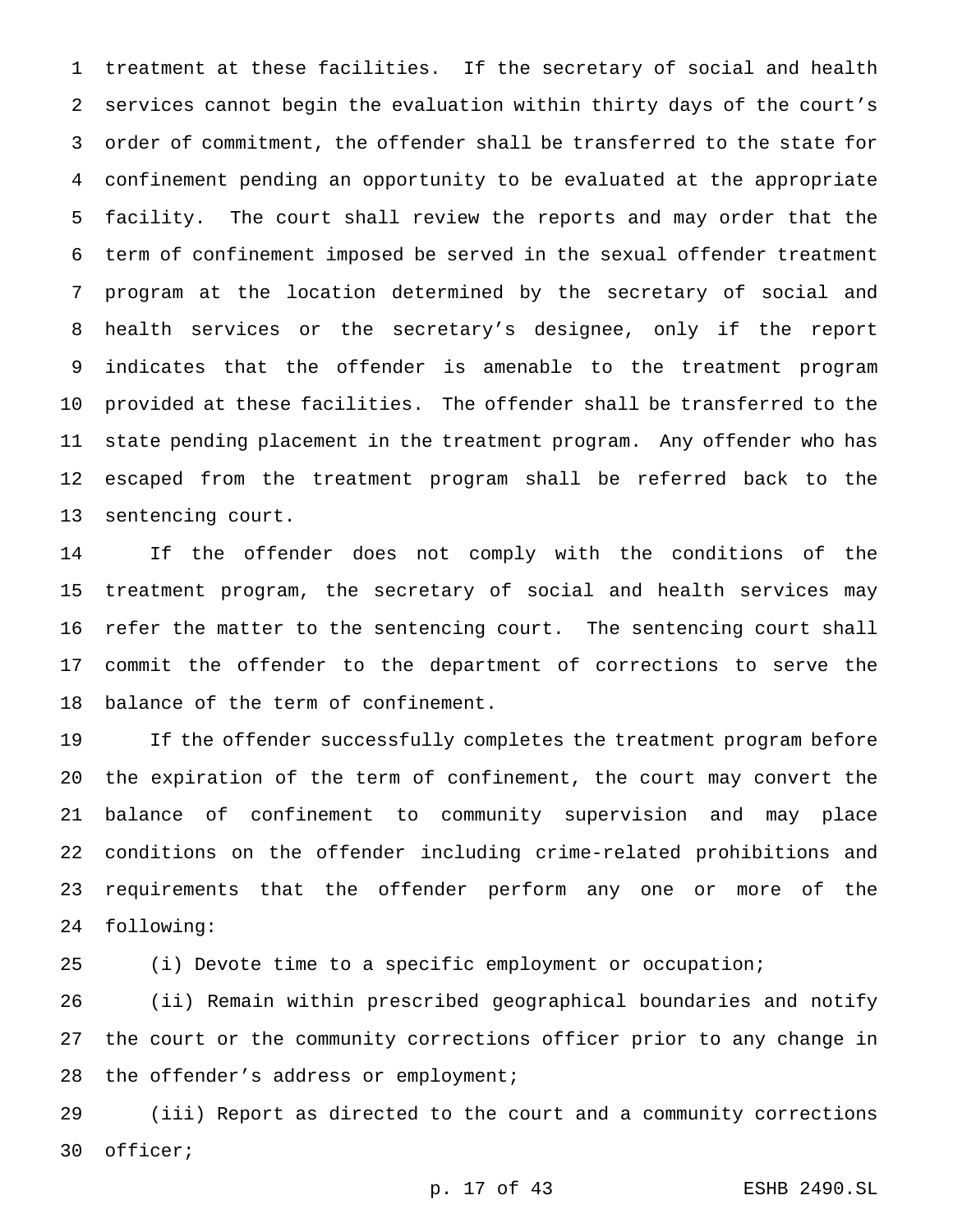(iv) Undergo available outpatient treatment.

 If the offender violates any of the terms of community supervision, the court may order the offender to serve out the balance of the community supervision term in confinement in the custody of the department of corrections.

 After June 30, 1993, this subsection (b) shall cease to have effect.

 (c) When an offender commits any felony sex offense on or after July 1, 1987, and is sentenced to a term of confinement of more than one year but less than six years, the sentencing court may, on its own motion or on the motion of the offender or the state, request the department of corrections to evaluate whether the offender is amenable to treatment and the department may place the offender in a treatment program within a correctional facility operated by the department.

 Except for an offender who has been convicted of a violation of RCW 9A.44.040 or 9A.44.050, if the offender completes the treatment program before the expiration of his term of confinement, the department of corrections may request the court to convert the balance of confinement to community supervision and to place conditions on the offender including crime-related prohibitions and requirements that the offender perform any one or more of the following:

(i) Devote time to a specific employment or occupation;

 (ii) Remain within prescribed geographical boundaries and notify the court or the community corrections officer prior to any change in 25 the offender's address or employment;

 (iii) Report as directed to the court and a community corrections officer;

(iv) Undergo available outpatient treatment.

 If the offender violates any of the terms of his community supervision, the court may order the offender to serve out the balance ESHB 2490.SL p. 18 of 43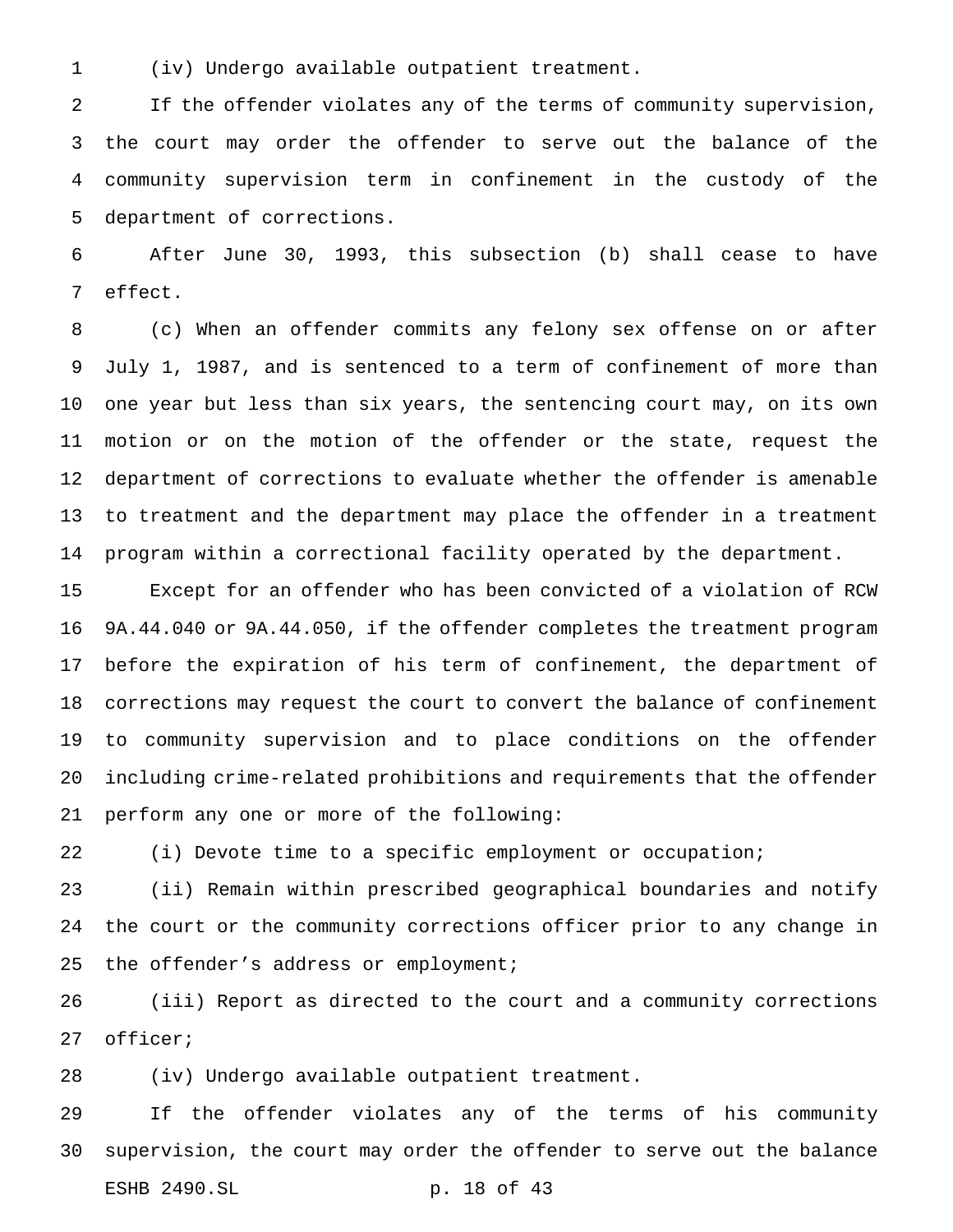of his community supervision term in confinement in the custody of the department of corrections.

 Nothing in (c) of this subsection shall confer eligibility for such programs for offenders convicted and sentenced for a sex offense committed prior to July 1, 1987. This subsection (c) does not apply to any crime committed after July 1, 1990.

 (d) Offenders convicted and sentenced for a sex offense committed prior to July 1, 1987, may, subject to available funds, request an evaluation by the department of corrections to determine whether they are amenable to treatment. If the offender is determined to be amenable to treatment, the offender may request placement in a treatment program within a correctional facility operated by the department. Placement in such treatment program is subject to available funds.

 (8)(a) When a court sentences a person to a term of total confinement to the custody of the department of corrections for an offense categorized as a sex offense or a serious violent offense committed after July 1, 1988, but before July 1, 1990, assault in the second degree, any crime against a person where it is determined in accordance with RCW 9.94A.125 that the defendant or an accomplice was armed with a deadly weapon at the time of commission, or any felony offense under chapter 69.50 or 69.52 RCW, committed on or after July 1, 1988, the court shall in addition to the other terms of the sentence, sentence the offender to a one-year term of community placement beginning either upon completion of the term of confinement or at such time as the offender is transferred to community custody in lieu of earned early release in accordance with RCW 9.94A.150 (1) and (2). When the court sentences an offender under this subsection to the statutory maximum period of confinement then the community placement portion of the sentence shall consist entirely of such community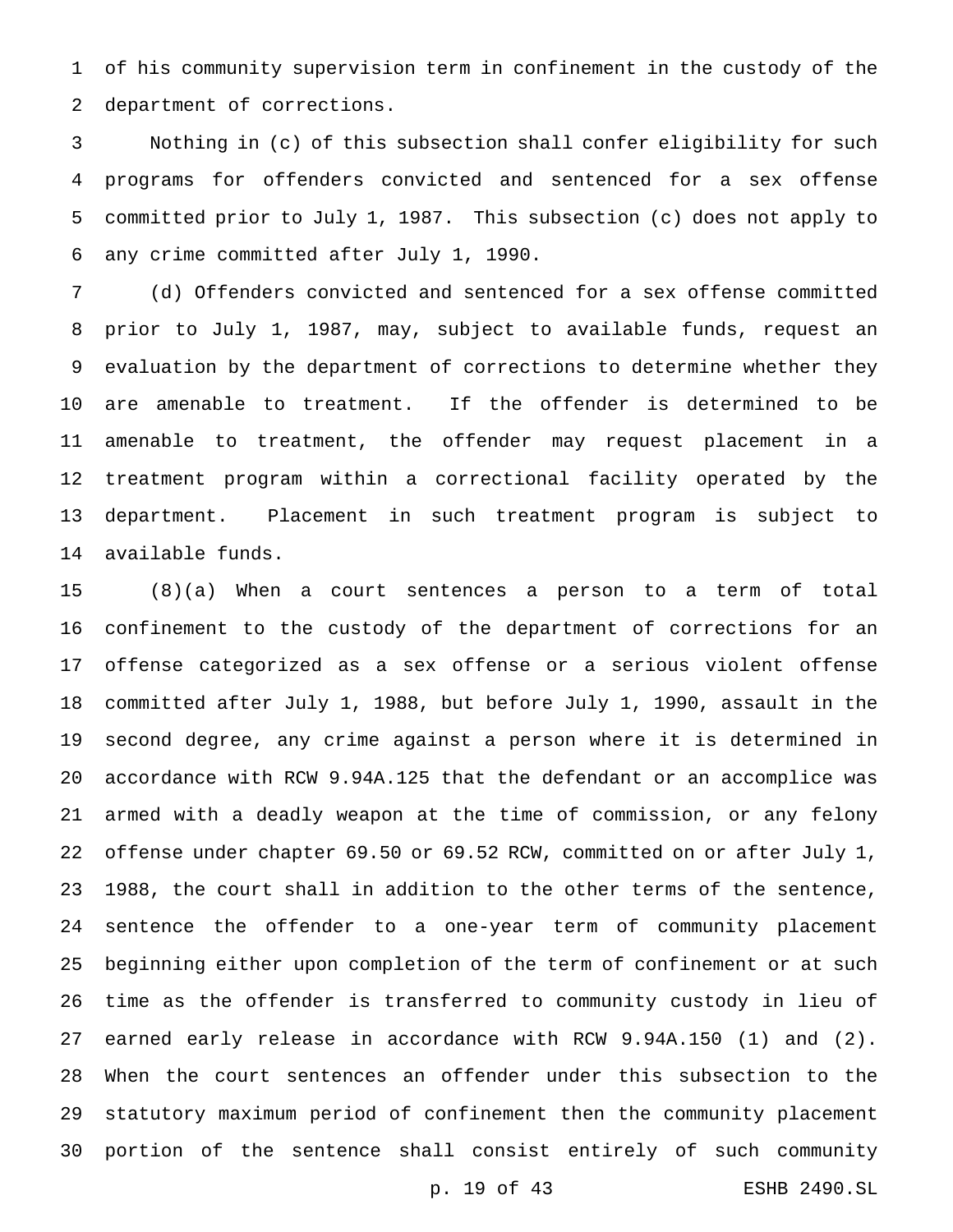custody to which the offender may become eligible, in accordance with RCW 9.94A.150 (1) and (2). Any period of community custody actually served shall be credited against the community placement portion of the sentence.

 (b) When a court sentences a person to a term of total confinement to the custody of the department of corrections for an offense categorized as a sex offense or serious violent offense committed on or after July 1, 1990, the court shall in addition to other terms of the sentence, sentence the offender to community placement for two years or up to the period of earned early release awarded pursuant to RCW 9.94A.150 (1) and (2), whichever is longer. The community placement shall begin either upon completion of the term of confinement or at such time as the offender is transferred to community custody in lieu of earned early release in accordance with RCW 9.94A.150 (1) and (2). When the court sentences an offender under this subsection to the statutory maximum period of confinement then the community placement portion of the sentence shall consist entirely of the community custody to which the offender may become eligible, in accordance with RCW 9.94A.150 (1) and (2). Any period of community custody actually served shall be credited against the community placement portion of the sentence. Unless a condition is waived by the court, the terms of community placement for offenders sentenced pursuant to this section shall include the following conditions:

 (i) The offender shall report to and be available for contact with the assigned community corrections officer as directed;

 (ii) The offender shall work at department of corrections-approved education, employment, and/or community service;

 (iii) The offender shall not consume controlled substances except pursuant to lawfully issued prescriptions;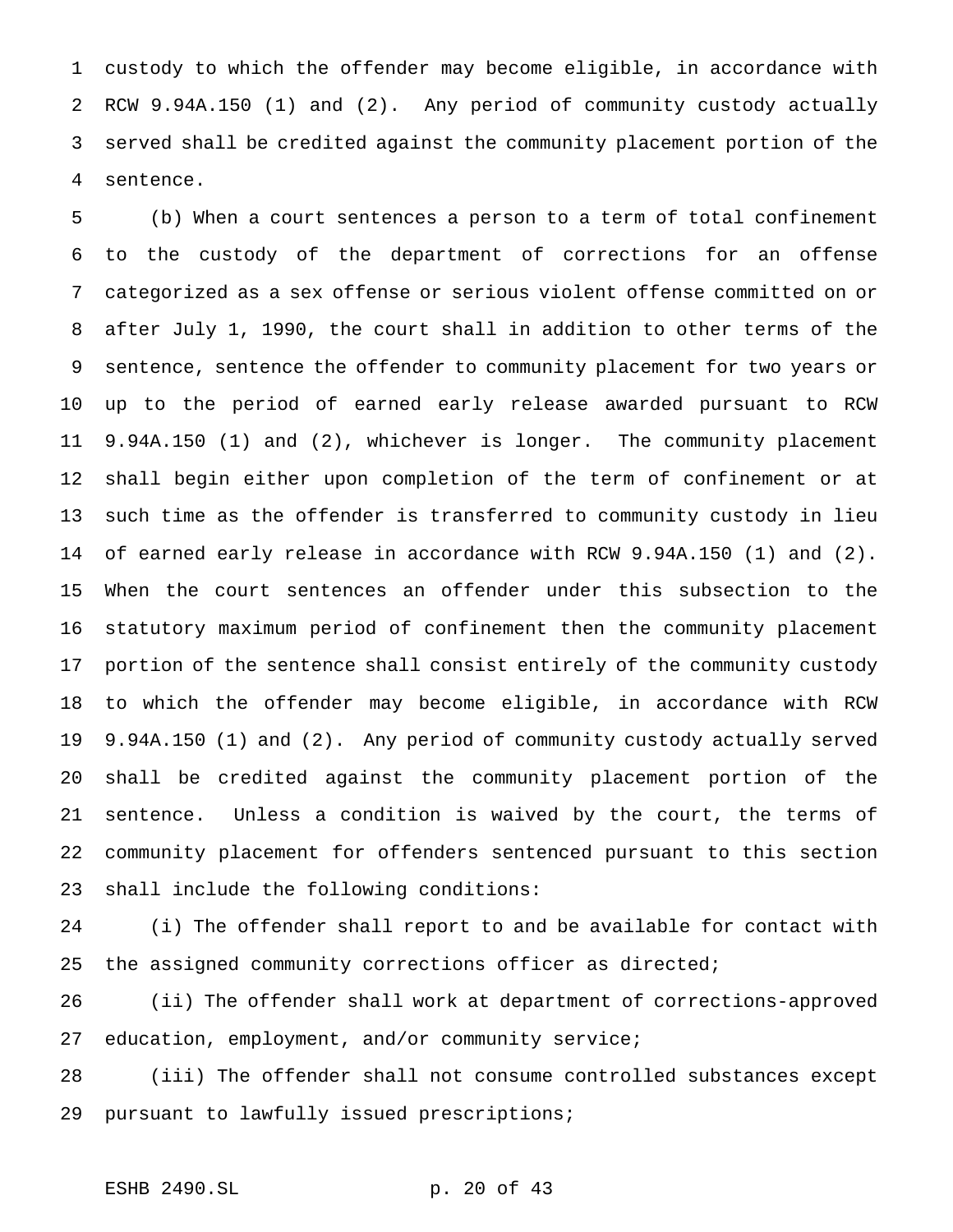(iv) An offender in community custody shall not unlawfully possess 2 controlled substances; ((and))

 (v) The offender shall pay supervision fees as determined by the 4 department of corrections; and

 (vi) The residence location and living arrangements are subject to the prior approval of the department of corrections during the period 7 of community placement.

 (c) The court may also order any of the following special conditions:

 (i) The offender shall remain within, or outside of, a specified geographical boundary;

 (ii) The offender shall not have direct or indirect contact with 13 the victim of the crime or a specified class of individuals;

 (iii) The offender shall participate in crime-related treatment or counseling services;

16 (iv) The offender shall not consume alcohol; or

17 (v) ((The residence location and living arrangements of a sex 18 offender shall be subject to the prior approval of the department of 19 corrections; or

 $(vi)$ ) The offender shall comply with any crime-related prohibitions.

 (d) Prior to transfer to, or during, community placement, any conditions of community placement may be removed or modified so as not to be more restrictive by the sentencing court, upon recommendation of the department of corrections.

 (9) If the court imposes a sentence requiring confinement of thirty days or less, the court may, in its discretion, specify that the sentence be served on consecutive or intermittent days. A sentence requiring more than thirty days of confinement shall be served on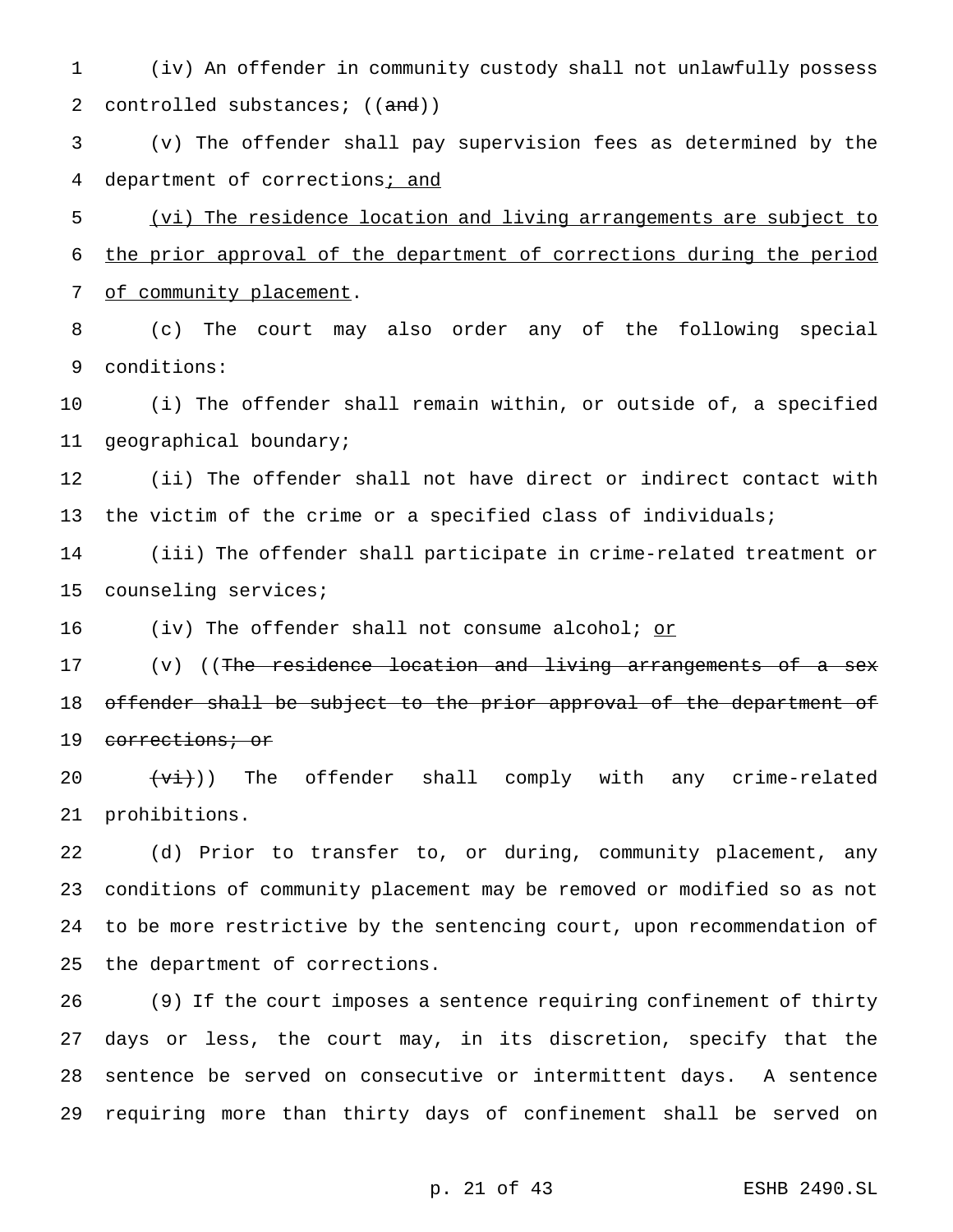consecutive days. Local jail administrators may schedule court-ordered intermittent sentences as space permits.

 (10) If a sentence imposed includes payment of a legal financial obligation, the sentence shall specify the total amount of the legal financial obligation owed, and shall require the offender to pay a specified monthly sum toward that legal financial obligation. Restitution to victims shall be paid prior to any other payments of monetary obligations. Any legal financial obligation that is imposed by the court may be collected by the department, which shall deliver the amount paid to the county clerk for credit. The offender's compliance with payment of legal financial obligations shall be supervised by the department. All monetary payments ordered shall be paid no later than ten years after the last date of release from confinement pursuant to a felony conviction or the date the sentence was entered. Independent of the department, the party or entity to whom the legal financial obligation is owed shall have the authority to utilize any other remedies available to the party or entity to collect the legal financial obligation. Nothing in this section makes the department, the state, or any of its employees, agents, or other persons acting on their behalf liable under any circumstances for the payment of these legal financial obligations. If an order includes restitution as one of the monetary assessments, the county clerk shall make disbursements to victims named in the order.

 (11) Except as provided under RCW 9.94A.140(1) and 9.94A.142(1), a court may not impose a sentence providing for a term of confinement or community supervision or community placement which exceeds the statutory maximum for the crime as provided in chapter 9A.20 RCW.

 (12) All offenders sentenced to terms involving community supervision, community service, community placement, or legal financial obligation shall be under the supervision of the secretary of the ESHB 2490.SL p. 22 of 43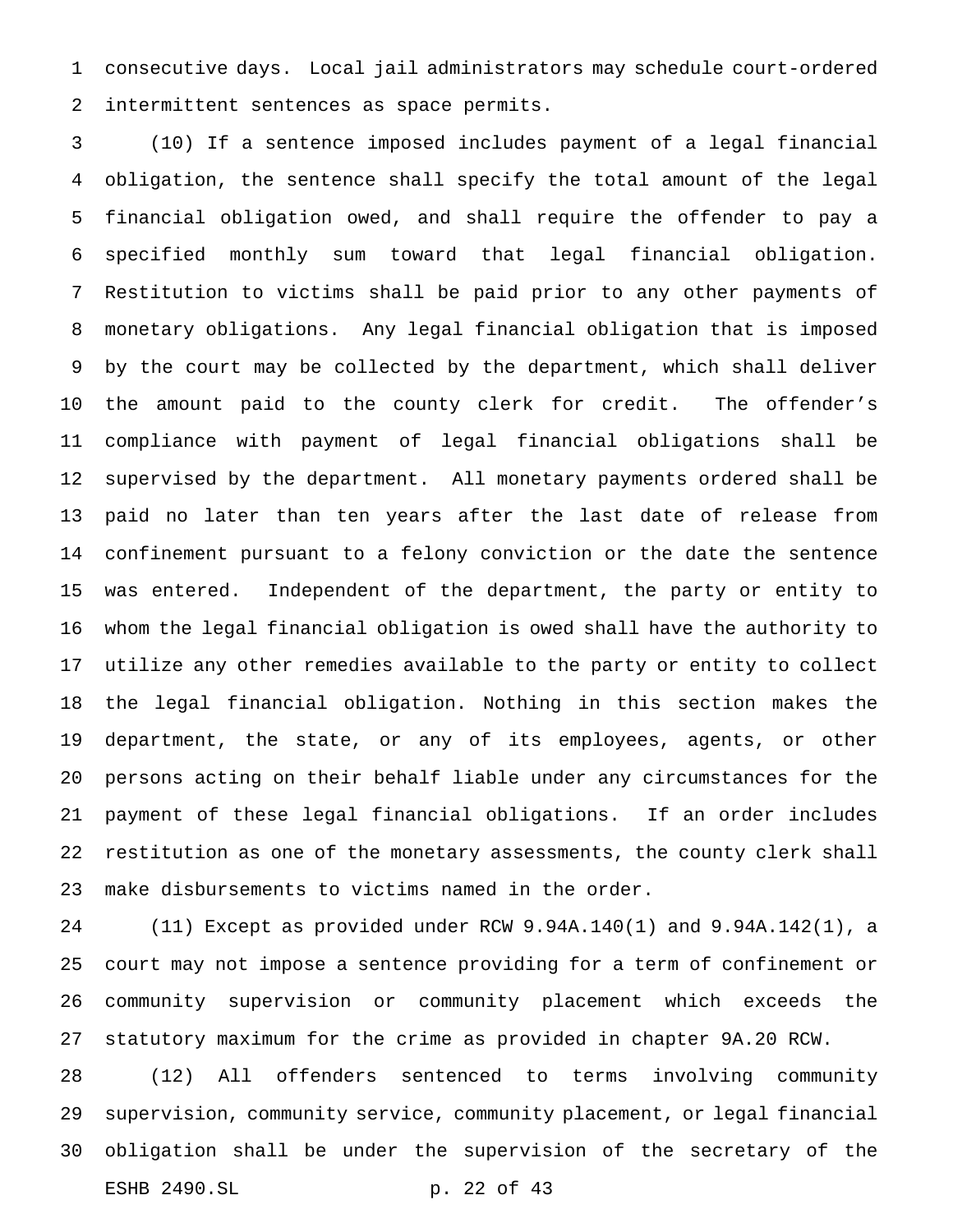department of corrections or such person as the secretary may designate and shall follow explicitly the instructions of the secretary including reporting as directed to a community corrections officer, remaining within prescribed geographical boundaries, notifying the community corrections officer of any change in the offender's address or employment, and paying the supervision fee assessment.

 (13) All offenders sentenced to terms involving community supervision, community service, or community placement under the supervision of the department of corrections shall not own, use, or possess firearms or ammunition. Offenders who own, use, or are found to be in actual or constructive possession of firearms or ammunition shall be subject to the appropriate violation process and sanctions. "Constructive possession" as used in this subsection means the power and intent to control the firearm or ammunition. "Firearm" as used in this subsection means a weapon or device from which a projectile may be fired by an explosive such as gunpowder.

 (14) The sentencing court shall give the offender credit for all confinement time served before the sentencing if that confinement was solely in regard to the offense for which the offender is being sentenced.

 (15) A departure from the standards in RCW 9.94A.400 (1) and (2) governing whether sentences are to be served consecutively or concurrently is an exceptional sentence subject to the limitations in subsections (2) and (3) of this section, and may be appealed by the defendant or the state as set forth in RCW 9.94A.210 (2) through (6). (16) The court shall order restitution whenever the offender is convicted of a felony that results in injury to any person or damage to or loss of property, whether the offender is sentenced to confinement or placed under community supervision, unless extraordinary circumstances exist that make restitution inappropriate in the court's

p. 23 of 43 ESHB 2490.SL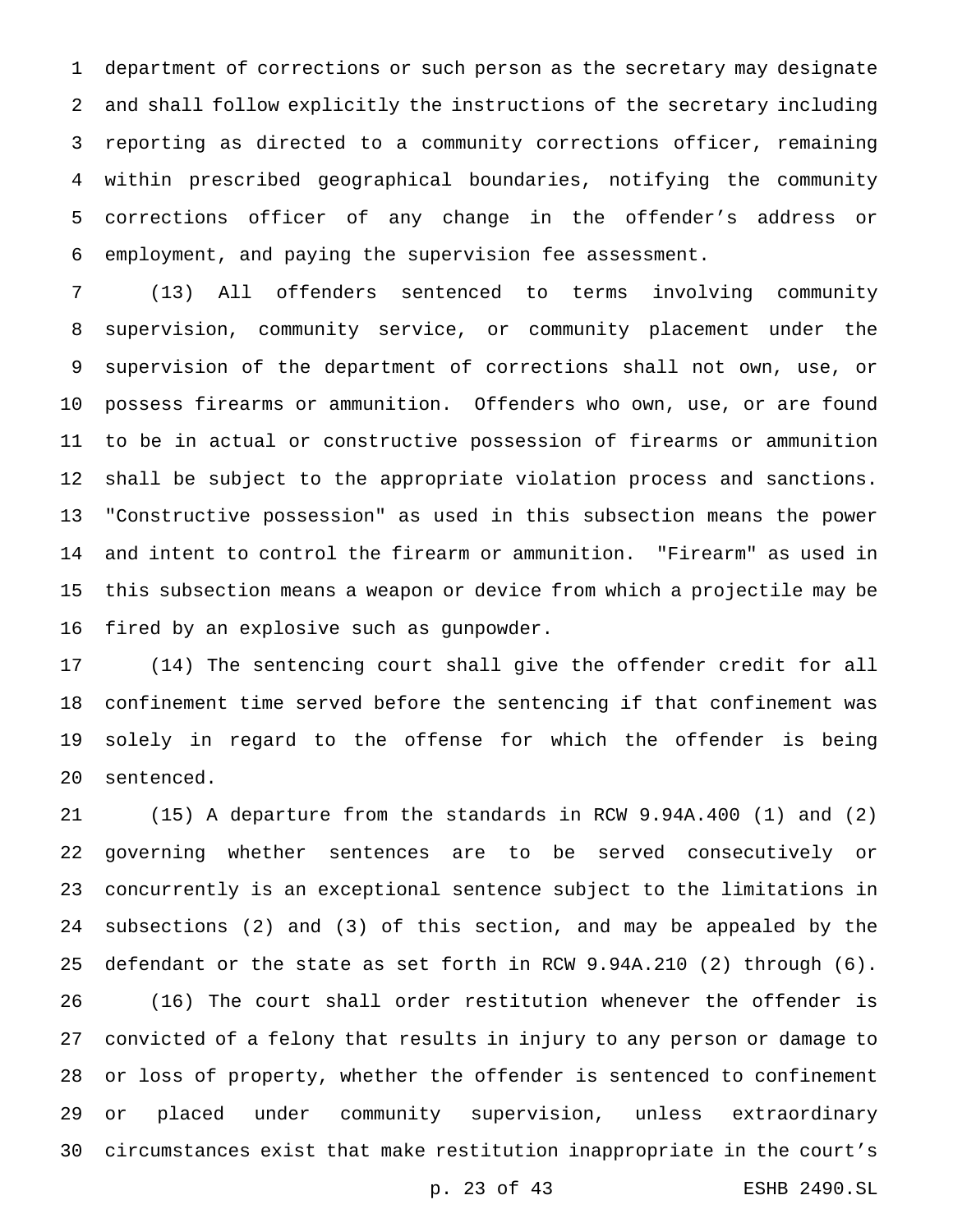judgment. The court shall set forth the extraordinary circumstances in the record if it does not order restitution.

 (17) As a part of any sentence, the court may impose and enforce an order that relates directly to the circumstances of the crime for which the offender has been convicted, prohibiting the offender from having any contact with other specified individuals or a specific class of individuals for a period not to exceed the maximum allowable sentence for the crime, regardless of the expiration of the offender's term of community supervision or community placement.

 (18) In any sentence of partial confinement, the court may require the defendant to serve the partial confinement in work release, in a program of home detention, on work crew, or in a combined program of work crew and home detention.

 (19) All court-ordered legal financial obligations collected by the department and remitted to the county clerk shall be credited and paid where restitution is ordered. Restitution shall be paid prior to any other payments of monetary obligations.

 **Sec. 3.** RCW 9.94A.320 and 1991 c 32 s 3 are each amended to read as follows:

- TABLE 2 CRIMES INCLUDED WITHIN EACH SERIOUSNESS LEVEL XV Aggravated Murder 1 (RCW 10.95.020) XIV Murder 1 (RCW 9A.32.030) Homicide by abuse (RCW 9A.32.055)
	- ESHB 2490.SL p. 24 of 43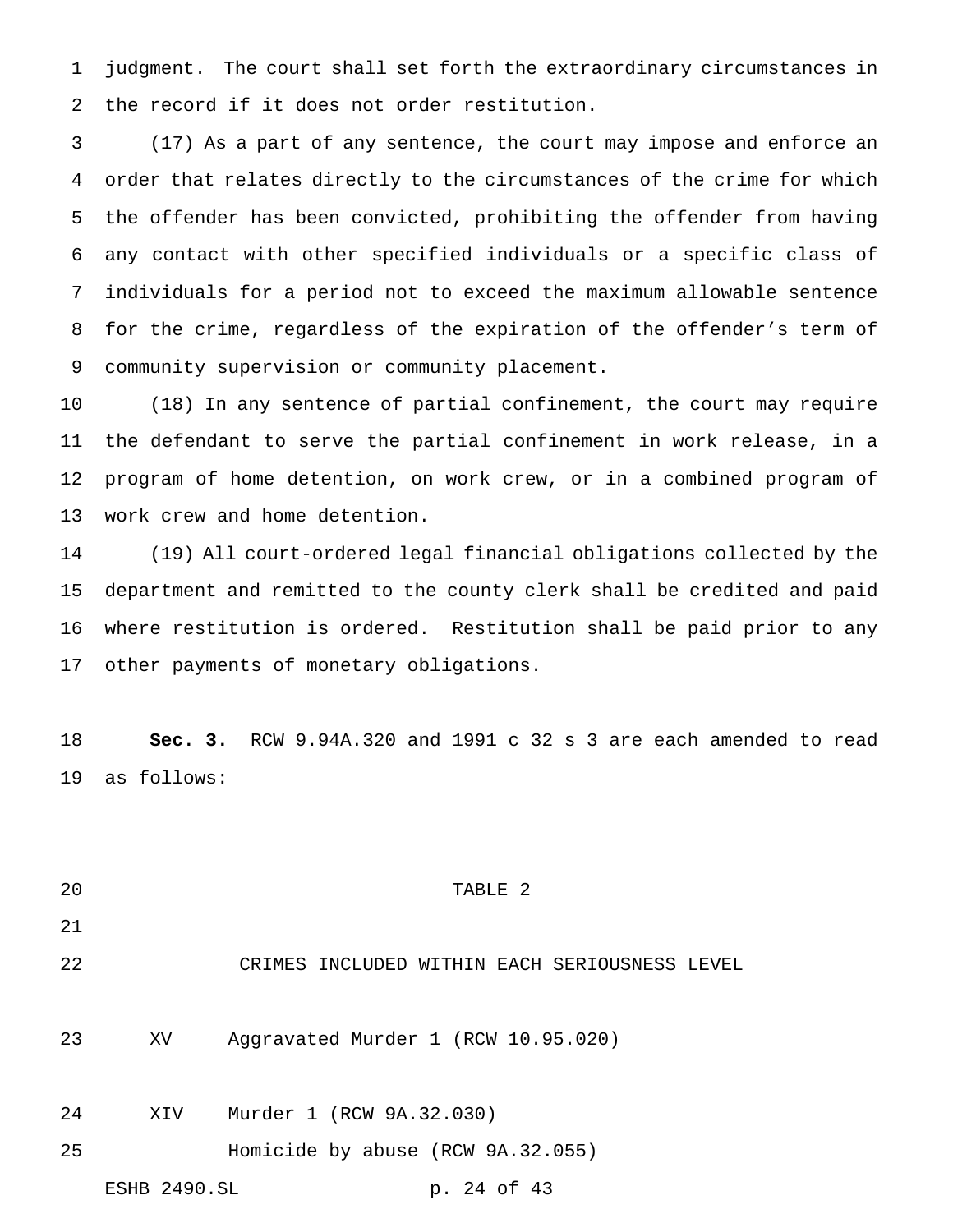- XIII Murder 2 (RCW 9A.32.050)
- XII Assault 1 (RCW 9A.36.011)
- XI Rape 1 (RCW 9A.44.040)
- Rape of a Child 1 (RCW 9A.44.073)
- X Kidnapping 1 (RCW 9A.40.020)
- Rape 2 (RCW 9A.44.050)
- Rape of a Child 2 (RCW 9A.44.076)
- Child Molestation 1 (RCW 9A.44.083)
- Damaging building, etc., by explosion with threat to human being (RCW 70.74.280(1))
- Over 18 and deliver heroin or narcotic from Schedule I or
- II to someone under 18 (RCW 69.50.406)
- Leading Organized Crime (RCW 9A.82.060(1)(a))
- IX Robbery 1 (RCW 9A.56.200)
- Manslaughter 1 (RCW 9A.32.060)
- Explosive devices prohibited (RCW 70.74.180)
- Indecent Liberties (with forcible compulsion) (RCW
- 9A.44.100(1)(a))
- Endangering life and property by explosives with threat to human being (RCW 70.74.270)
- 
- Over 18 and deliver narcotic from Schedule III, IV, or V or a nonnarcotic from Schedule I-V to someone under 18 and
- 3 years junior (RCW 69.50.406)
- Controlled Substance Homicide (RCW 69.50.415)
- Sexual Exploitation (RCW 9.68A.040)
- Inciting Criminal Profiteering (RCW 9A.82.060(1)(b))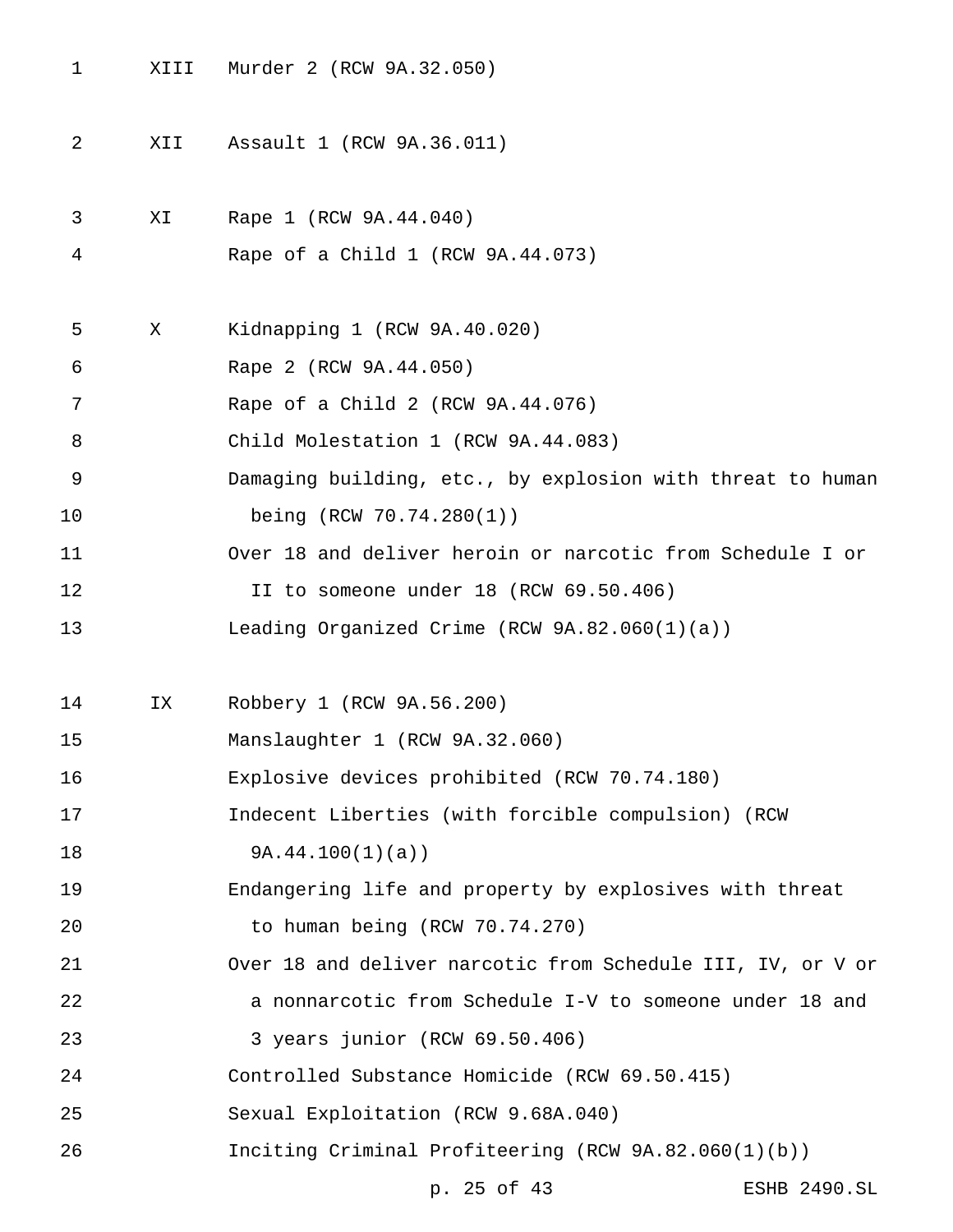VIII Arson 1 (RCW 9A.48.020)

| 2  |              | Promoting Prostitution 1 (RCW 9A.88.070)                  |
|----|--------------|-----------------------------------------------------------|
| 3  |              | Selling for profit (controlled or counterfeit) any        |
| 4  |              | controlled substance (RCW 69.50.410)                      |
| 5  |              | Manufacture, deliver, or possess with intent to deliver   |
| 6  |              | heroin or cocaine (RCW $69.50.401(a)(1)(i)$ )             |
| 7  |              | Manufacture, deliver, or possess with intent to deliver   |
| 8  |              | methamphetamine $(RCW 69.50.401(a)(1)(ii))$               |
| 9  |              | Vehicular Homicide, by being under the influence of       |
| 10 |              | intoxicating liquor or any drug or by the operation of    |
| 11 |              | any vehicle in a reckless manner (RCW 46.61.520)          |
| 12 | VII          | Burglary 1 (RCW 9A.52.020)                                |
| 13 |              | Vehicular Homicide, by disregard for the safety of others |
| 14 |              | (RCW 46.61.520)                                           |
| 15 |              | Introducing Contraband 1 (RCW 9A.76.140)                  |
| 16 |              | Indecent Liberties (without forcible compulsion)          |
| 17 |              | $(RCW 9A.44.100(1)$ (b) and (c))                          |
| 18 |              | Child Molestation 2 (RCW 9A.44.086)                       |
| 19 |              | Dealing in depictions of minor engaged in sexually        |
| 20 |              | explicit conduct (RCW 9.68A.050)                          |
| 21 |              | Sending, bringing into state depictions of minor          |
| 22 |              | engaged in sexually explicit conduct (RCW 9.68A.060)      |
| 23 |              | Involving a minor in drug dealing (RCW $69.50.401(f)$ )   |
| 24 | VI           | Bribery (RCW 9A.68.010)                                   |
| 25 |              | Manslaughter 2 (RCW 9A.32.070)                            |
| 26 |              | Rape of a Child 3 (RCW 9A.44.079)                         |
| 27 |              | Intimidating a Juror/Witness (RCW 9A.72.110, 9A.72.130)   |
| 28 |              | Damaging building, etc., by explosion with no threat to   |
|    | ESHB 2490.SL | p. 26 of 43                                               |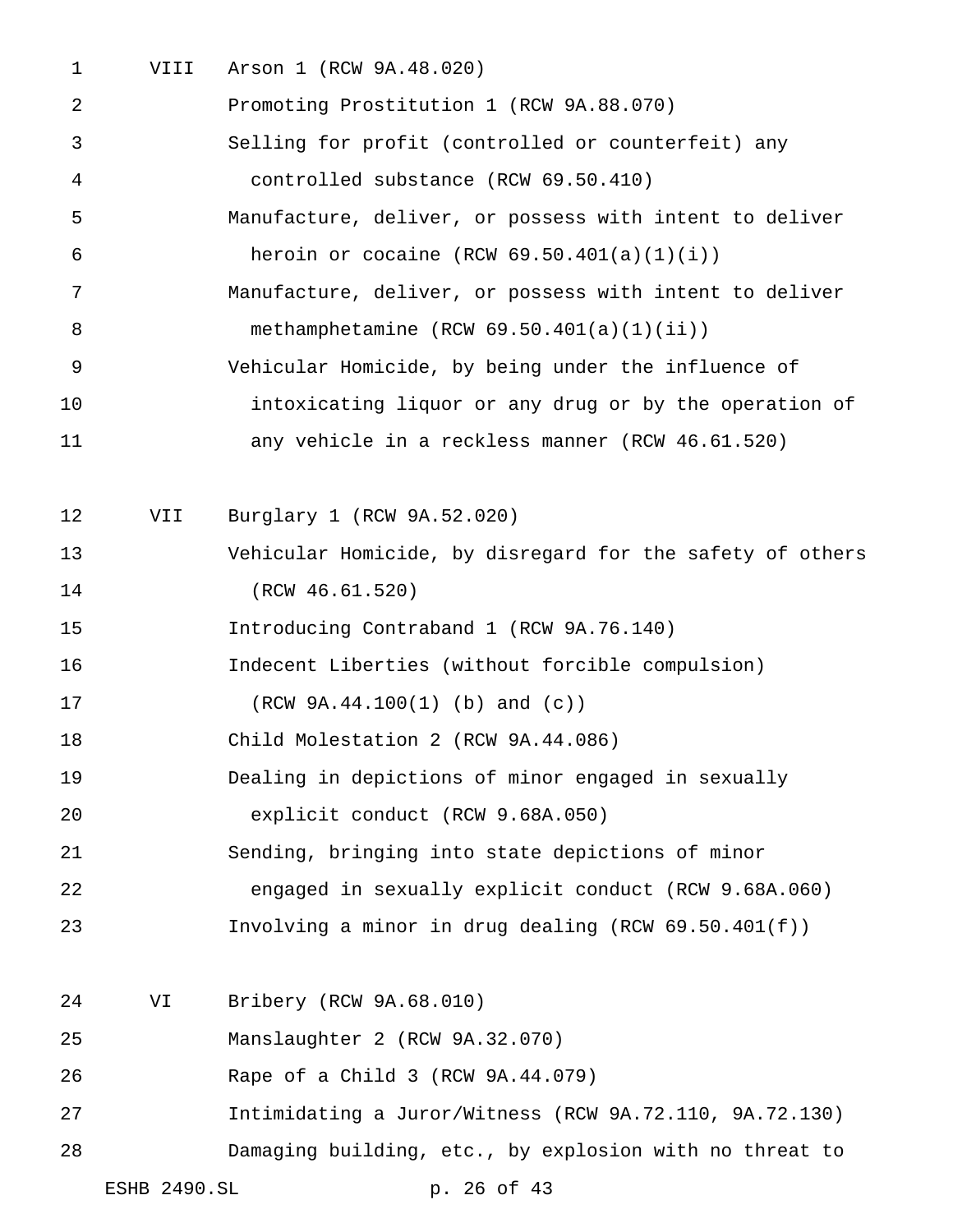| 1  |   | human being (RCW 70.74.280(2))                             |
|----|---|------------------------------------------------------------|
| 2  |   | Endangering life and property by explosives with no        |
| 3  |   | threat to human being (RCW 70.74.270)                      |
| 4  |   | Incest 1 (RCW 9A.64.020(1))                                |
| 5  |   | Manufacture, deliver, or possess with intent to deliver    |
| 6  |   | narcotics from Schedule I or II (except heroin or cocaine) |
| 7  |   | (RCW 69.50.401(a)(1)(i))                                   |
| 8  |   | Intimidating a Judge (RCW 9A.72.160)                       |
| 9  |   | Bail Jumping with Murder 1 (RCW 9A.76.170(2)(a))           |
|    |   |                                                            |
| 10 | V | Criminal Mistreatment 1 (RCW 9A.42.020)                    |
| 11 |   | Rape 3 (RCW 9A.44.060)                                     |
| 12 |   | Sexual Misconduct with a Minor 1 (RCW 9A.44.093)           |
| 13 |   | Child Molestation 3 (RCW 9A.44.089)                        |
| 14 |   | Kidnapping 2 (RCW 9A.40.030)                               |
| 15 |   | Extortion 1 (RCW 9A.56.120)                                |
| 16 |   | Incest 2 (RCW 9A.64.020(2))                                |
| 17 |   | Perjury 1 (RCW 9A.72.020)                                  |
| 18 |   | Extortionate Extension of Credit (RCW 9A.82.020)           |
| 19 |   | Advancing money or property for extortionate extension of  |
| 20 |   | credit (RCW 9A.82.030)                                     |
| 21 |   | Extortionate Means to Collect Extensions of Credit (RCW    |
| 22 |   | 9A.82.040)                                                 |
| 23 |   | Rendering Criminal Assistance 1 (RCW 9A.76.070)            |
| 24 |   | Bail Jumping with class A Felony (RCW 9A.76.170(2)(b))     |
| 25 |   | Delivery of imitation controlled substance by person       |
| 26 |   | eighteen or over to person under eighteen (RCW             |
| 27 |   | 69.52.030(2)                                               |
|    |   |                                                            |

IV Residential Burglary (RCW 9A.52.025)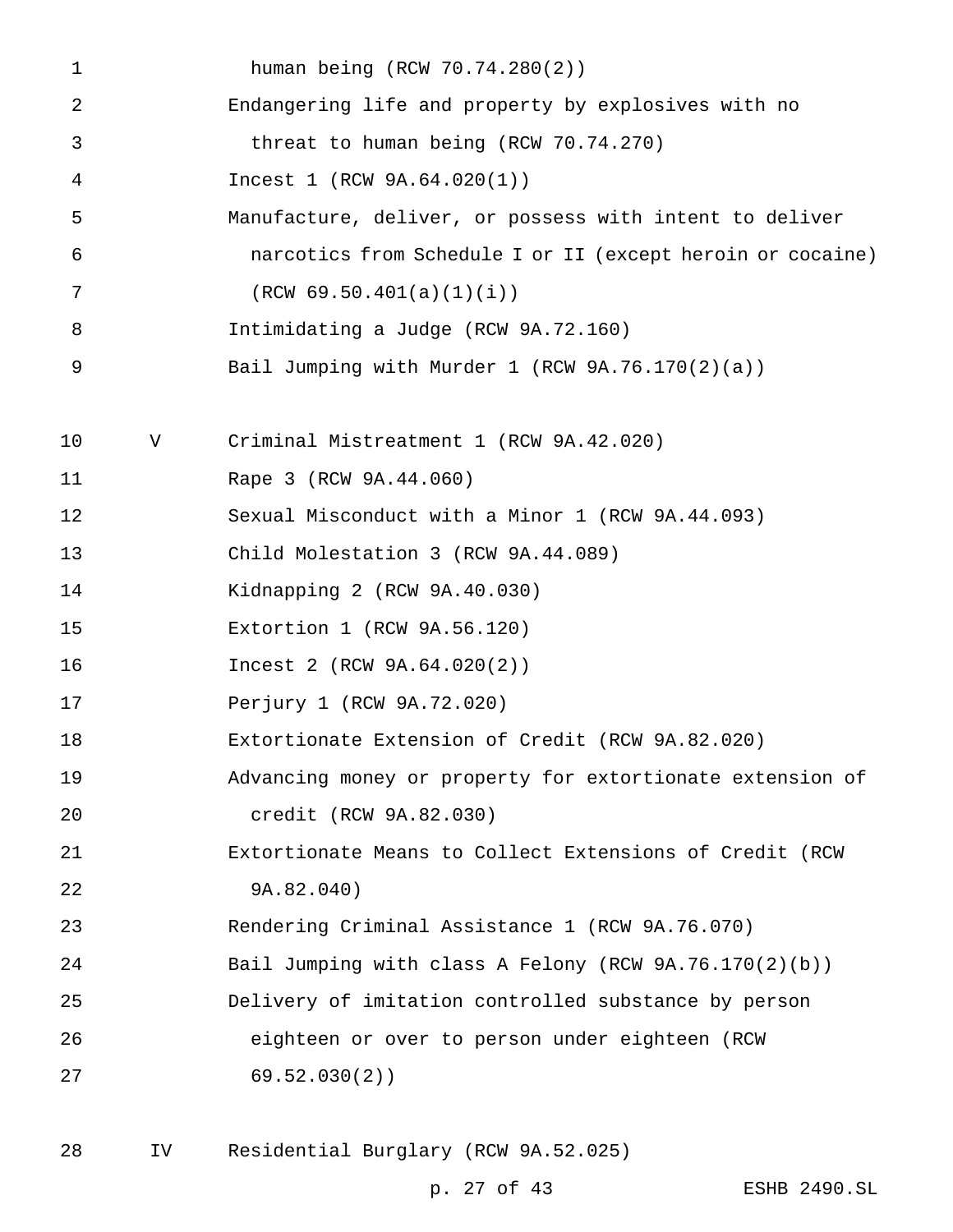Theft of Livestock 1 (RCW 9A.56.080) Robbery 2 (RCW 9A.56.210) Assault 2 (RCW 9A.36.021) Escape 1 (RCW 9A.76.110) Arson 2 (RCW 9A.48.030) Bribing a Witness/Bribe Received by Witness (RCW 9A.72.090, 9A.72.100) Malicious Harassment (RCW 9A.36.080) Threats to Bomb (RCW 9.61.160) Willful Failure to Return from Furlough (RCW 72.66.060) 11 Hit and Run -- Injury Accident (RCW 46.52.020(4)) Vehicular Assault (RCW 46.61.522) Manufacture, deliver, or possess with intent to deliver narcotics from Schedule III, IV, or V or nonnarcotics from Schedule I-V (except marijuana or methamphetamines) (RCW 69.50.401(a)(1)(ii) through (iv)) Influencing Outcome of Sporting Event (RCW 9A.82.070) Use of Proceeds of Criminal Profiteering (RCW 9A.82.080 (1) and (2)) Knowingly Trafficking in Stolen Property (RCW 9A.82.050(2)) III Criminal mistreatment 2 (RCW 9A.42.030) Extortion 2 (RCW 9A.56.130) Unlawful Imprisonment (RCW 9A.40.040) Assault 3 (RCW 9A.36.031) Custodial Assault (RCW 9A.36.100) Unlawful possession of firearm or pistol by felon (RCW 9.41.040) Harassment (RCW 9A.46.020) ESHB 2490.SL p. 28 of 43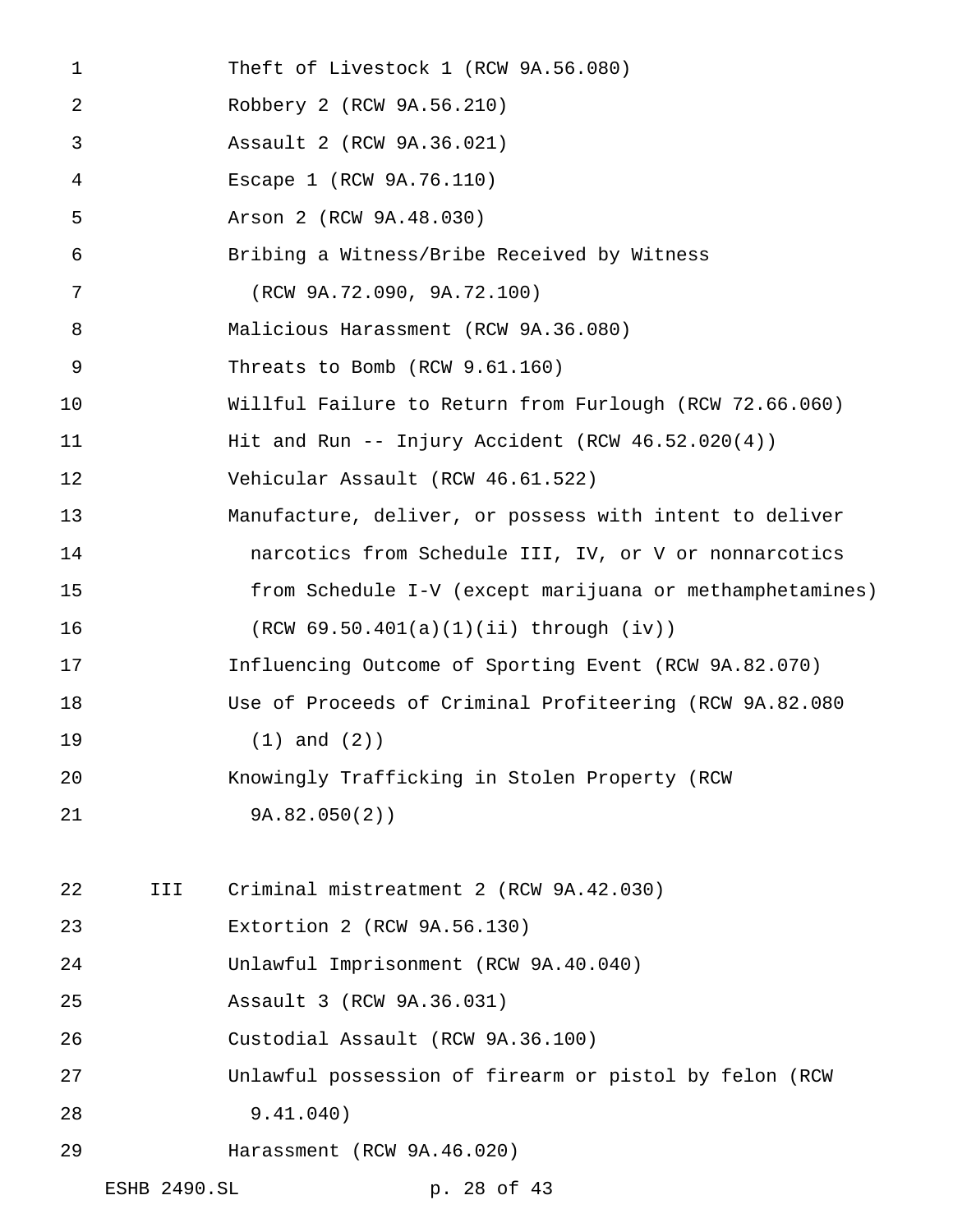Promoting Prostitution 2 (RCW 9A.88.080) Willful Failure to Return from Work Release (RCW 72.65.070) Burglary 2 (RCW 9A.52.030) Introducing Contraband 2 (RCW 9A.76.150) Communication with a Minor for Immoral Purposes (RCW 9.68A.090) Patronizing a Juvenile Prostitute (RCW 9.68A.100) Escape 2 (RCW 9A.76.120) Perjury 2 (RCW 9A.72.030) Bail Jumping with class B or C Felony (RCW 9A.76.170(2)(c)) Intimidating a Public Servant (RCW 9A.76.180) Tampering with a Witness (RCW 9A.72.120) Manufacture, deliver, or possess with intent to deliver marijuana (RCW 69.50.401(a)(1)(ii)) Delivery of a material in lieu of a controlled substance 18 (RCW 69.50.401(c)) Manufacture, distribute, or possess with intent to distribute an imitation controlled substance (RCW 69.52.030(1)) Recklessly Trafficking in Stolen Property (RCW 9A.82.050(1)) Theft of livestock 2 (RCW 9A.56.080) Securities Act violation (RCW 21.20.400) II Malicious Mischief 1 (RCW 9A.48.070) Possession of Stolen Property 1 (RCW 9A.56.150) Theft 1 (RCW 9A.56.030) Possession of controlled substance that is either heroin or narcotics from Schedule I or II (RCW 69.50.401(d)) p. 29 of 43 ESHB 2490.SL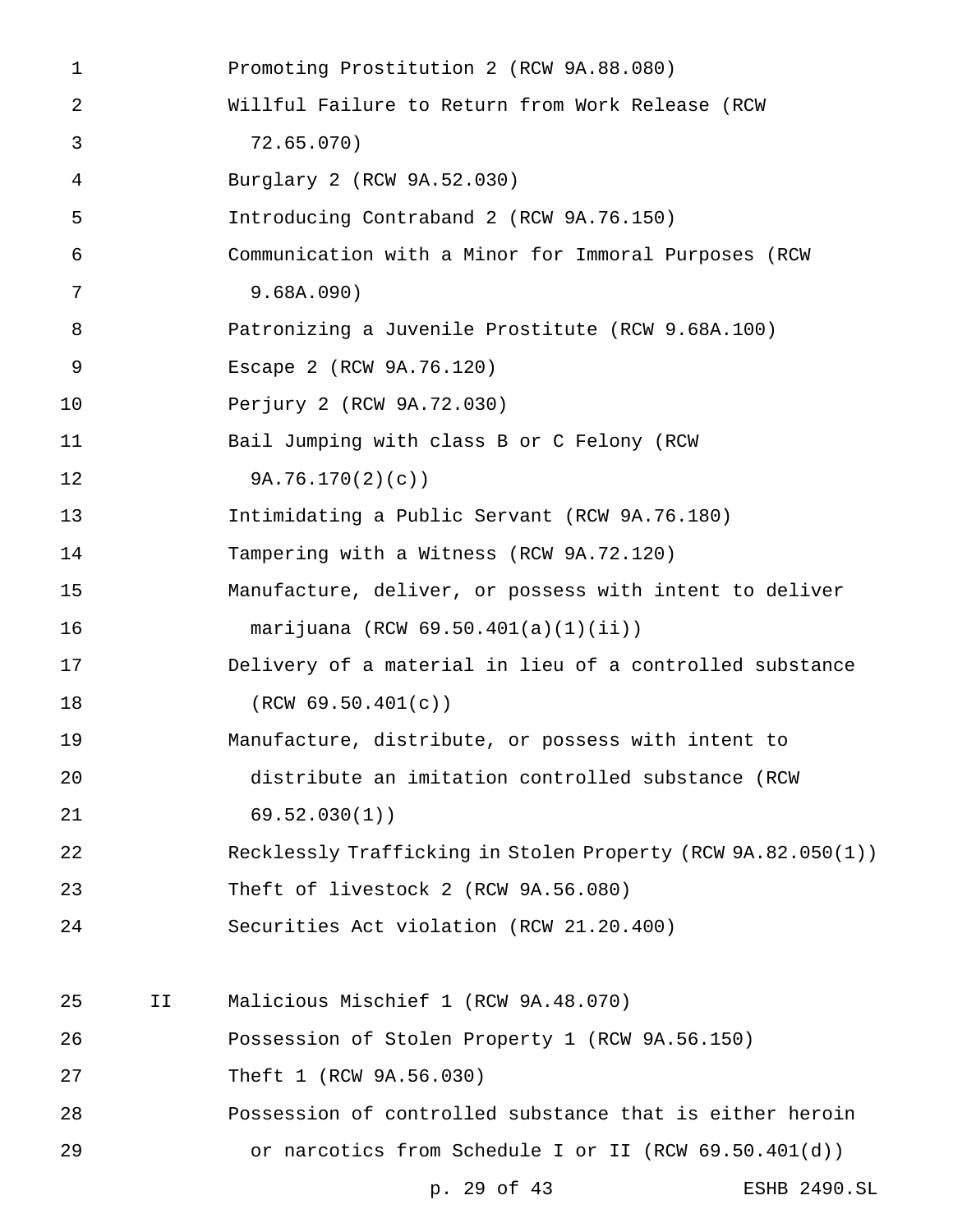Possession of phencyclidine (PCP) (RCW 69.50.401(d)) Create, deliver, or possess a counterfeit controlled substance (RCW 69.50.401(b)) Computer Trespass 1 (RCW 9A.52.110) Reckless Endangerment 1 (RCW 9A.36.045) Escape from Community Custody (RCW 72.09.310) I Theft 2 (RCW 9A.56.040) Possession of Stolen Property 2 (RCW 9A.56.160) Forgery (RCW 9A.60.020) Taking Motor Vehicle Without Permission (RCW 9A.56.070) Vehicle Prowl 1 (RCW 9A.52.095) Attempting to Elude a Pursuing Police Vehicle (RCW 46.61.024) Malicious Mischief 2 (RCW 9A.48.080) Reckless Burning 1 (RCW 9A.48.040) Unlawful Issuance of Checks or Drafts (RCW 9A.56.060) Unlawful Use of Food Stamps (RCW 9.91.140 (2) and (3)) False Verification for Welfare (RCW 74.08.055) Forged Prescription (RCW 69.41.020) Forged Prescription for a Controlled Substance (RCW 69.50.403) Possess Controlled Substance that is a Narcotic from Schedule III, IV, or V or Non-narcotic from Schedule I-V (except phencyclidine) (RCW 69.50.401(d))

 **Sec. 4.** RCW 9.94A.360 and 1990 c 3 s 706 are each amended to read as follows: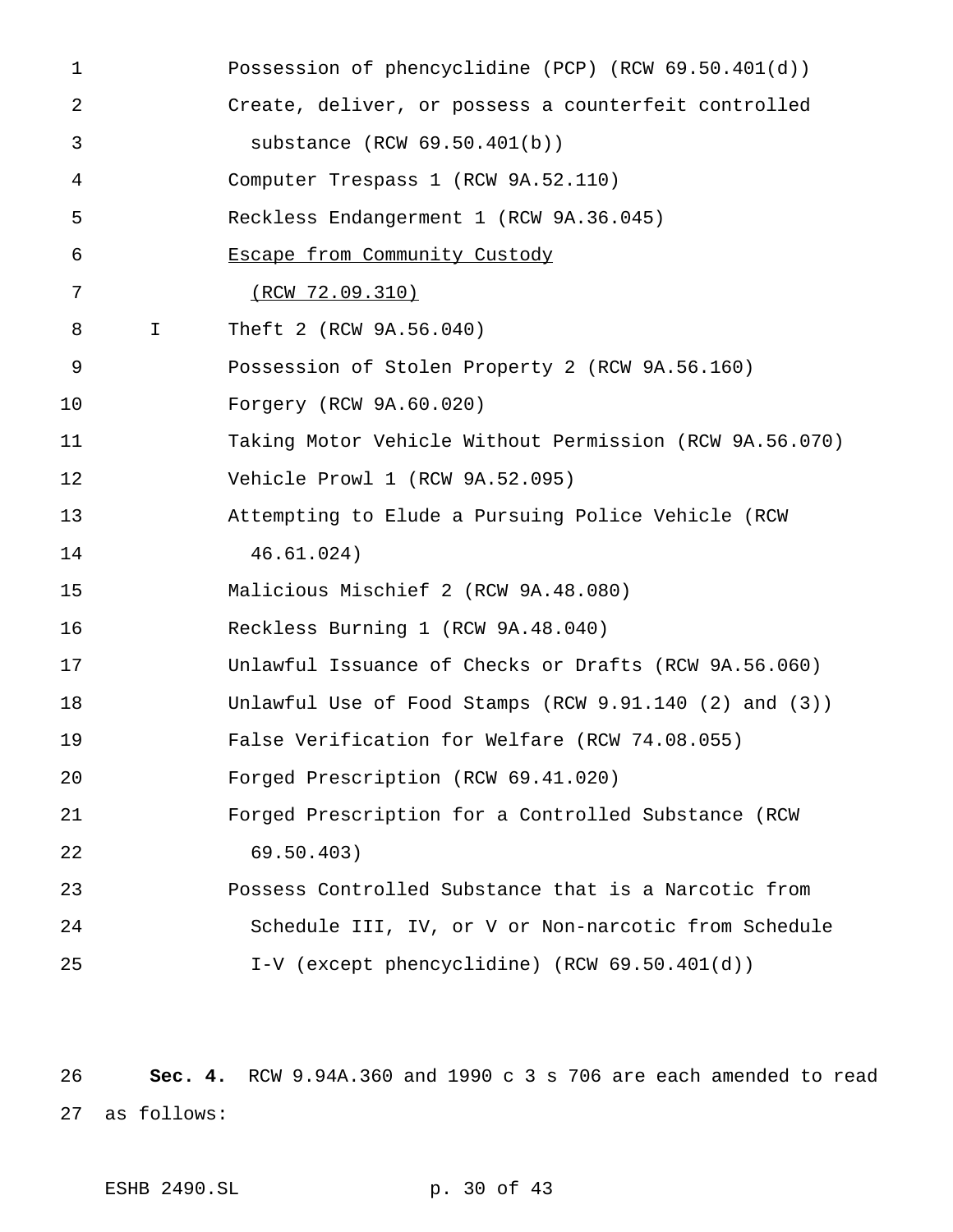The offender score is measured on the horizontal axis of the sentencing grid. The offender score rules are as follows:

 The offender score is the sum of points accrued under this section rounded down to the nearest whole number.

 (1) A prior conviction is a conviction which exists before the date of sentencing for the offense for which the offender score is being computed. Convictions entered or sentenced on the same date as the conviction for which the offender score is being computed shall be deemed "other current offenses" within the meaning of RCW 9.94A.400.

 (2) Except as provided in subsection (4) of this section, class A and sex prior felony convictions shall always be included in the offender score. Class B prior felony convictions other than sex offenses shall not be included in the offender score, if since the last date of release from confinement (including full-time residential treatment) pursuant to a felony conviction, if any, or entry of judgment and sentence, the offender had spent ten consecutive years in the community without being convicted of any felonies. Class C prior felony convictions other than sex offenses shall not be included in the offender score if, since the last date of release from confinement (including full-time residential treatment) pursuant to a felony conviction, if any, or entry of judgment and sentence, the offender had spent five consecutive years in the community without being convicted of any felonies. Serious traffic convictions shall not be included in the offender score if, since the last date of release from confinement (including full-time residential treatment) pursuant to a felony conviction, if any, or entry of judgment and sentence, the offender spent five years in the community without being convicted of any serious traffic or felony traffic offenses. This subsection applies to both adult and juvenile prior convictions.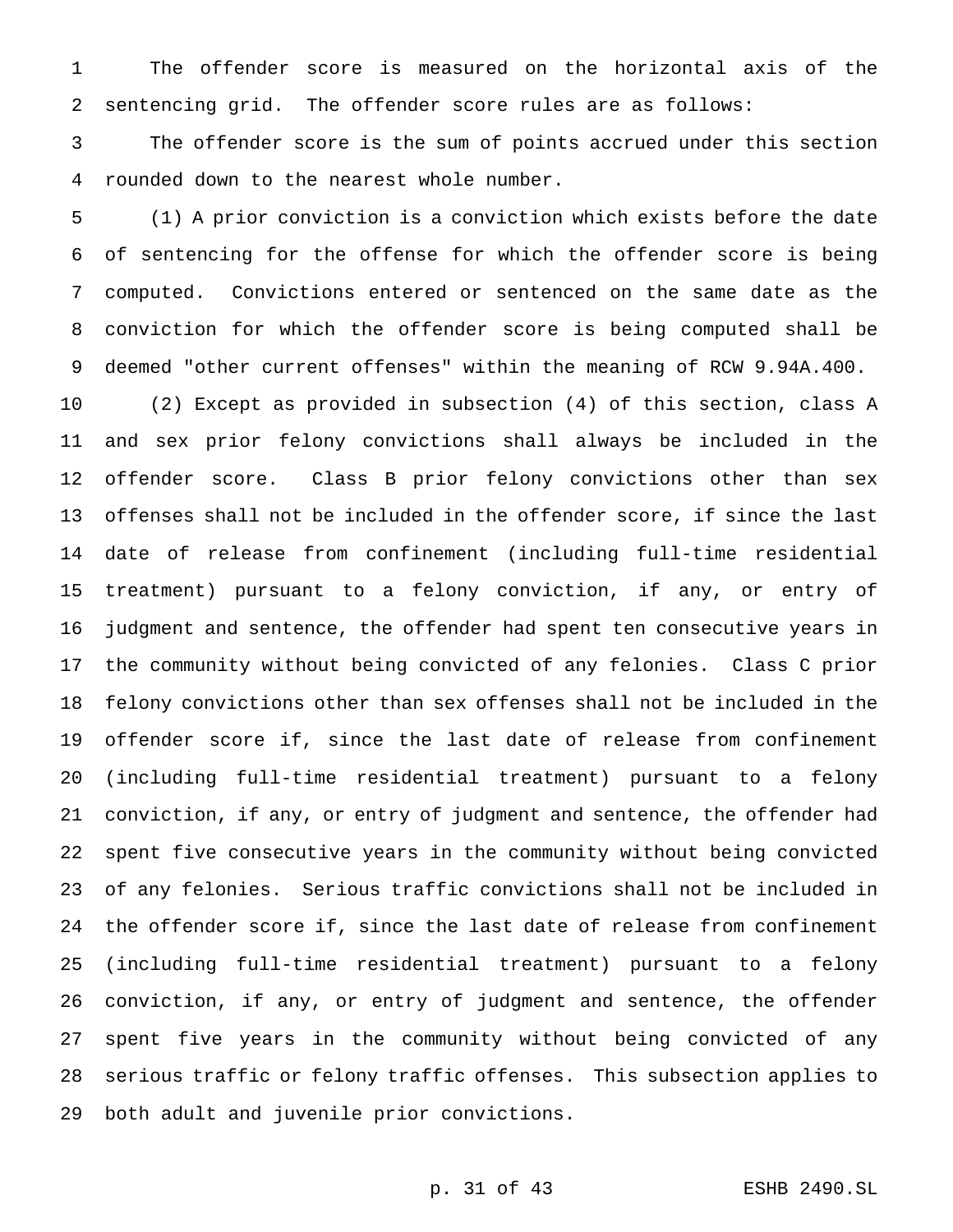(3) Out-of-state convictions for offenses shall be classified according to the comparable offense definitions and sentences provided by Washington law.

 (4) Always include juvenile convictions for sex offenses. Include other class A juvenile felonies only if the offender was 15 or older at the time the juvenile offense was committed. Include other class B and C juvenile felony convictions only if the offender was 15 or older at the time the juvenile offense was committed and the offender was less than 23 at the time the offense for which he or she is being sentenced was committed.

 (5) Score prior convictions for felony anticipatory offenses (attempts, criminal solicitations, and criminal conspiracies) the same as if they were convictions for completed offenses.

 (6) In the case of multiple prior convictions, for the purpose of computing the offender score, count all convictions separately, except: (a) Prior adult offenses which were found, under RCW 9.94A.400(1)(a), to encompass the same criminal conduct, shall be counted as one offense, the offense that yields the highest offender score. The current sentencing court shall determine with respect to other prior adult offenses for which sentences were served concurrently whether those offenses shall be counted as one offense or as separate offenses, and if the court finds that they shall be counted as one offense, then the offense that yields the highest offender score shall be used;

 (b) Juvenile prior convictions entered or sentenced on the same date shall count as one offense, the offense that yields the highest offender score, except for juvenile prior convictions for violent 28 offenses with separate victims, which shall count as separate offenses; and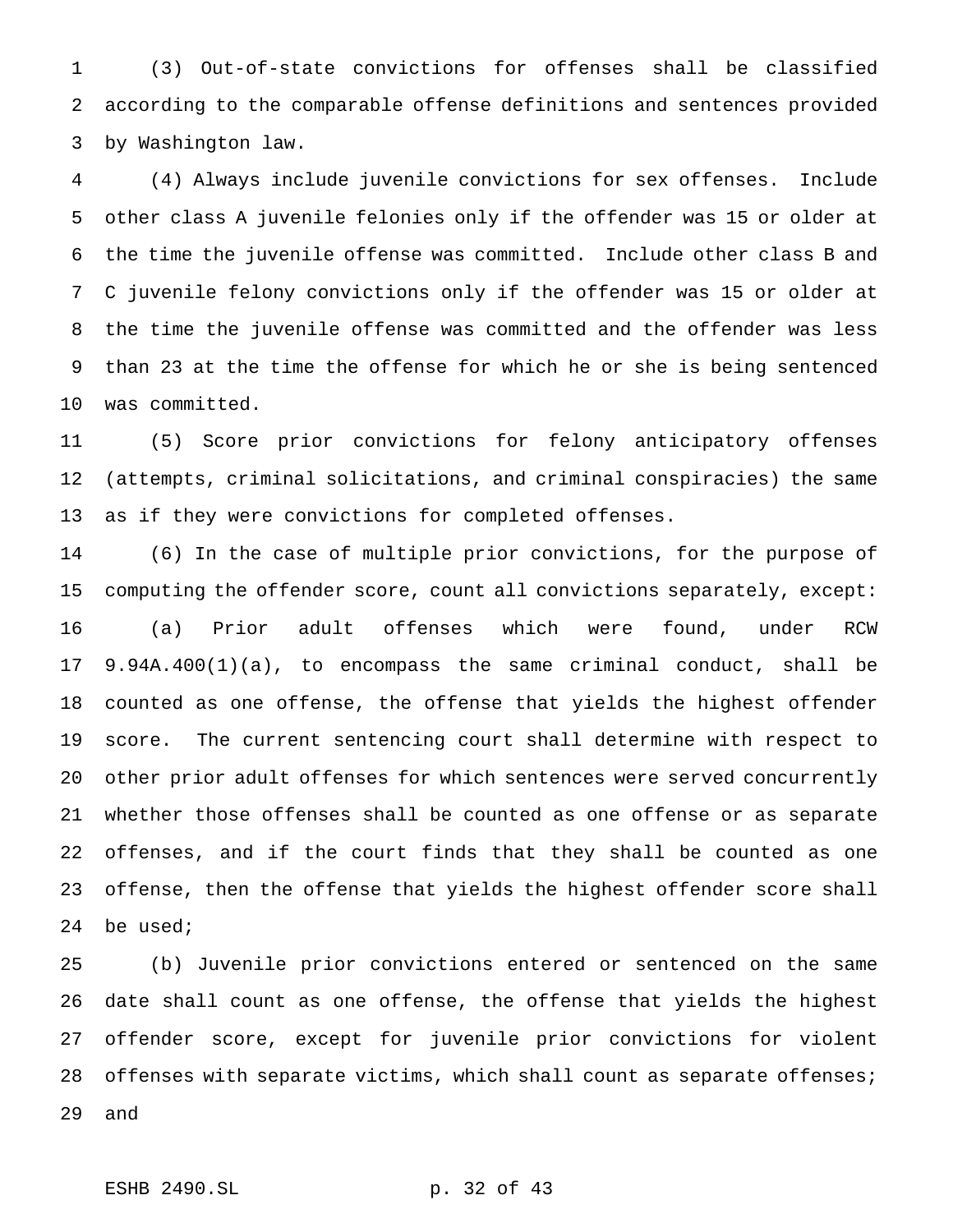(c) In the case of multiple prior convictions for offenses committed before July 1, 1986, for the purpose of computing the offender score, count all adult convictions served concurrently as one offense, and count all juvenile convictions entered on the same date as one offense. Use the conviction for the offense that yields the highest offender score.

 (7) If the present conviction is one of the anticipatory offenses of criminal attempt, solicitation, or conspiracy, count each prior conviction as if the present conviction were for a completed offense. (8) If the present conviction is for a nonviolent offense and not covered by subsection (12) or (13) of this section, count one point for each adult prior felony conviction and one point for each juvenile prior violent felony conviction and 1/2 point for each juvenile prior nonviolent felony conviction.

 (9) If the present conviction is for a violent offense and not covered in subsection (10), (11), (12), or (13) of this section, count two points for each prior adult and juvenile violent felony conviction, one point for each prior adult nonviolent felony conviction, and 1/2 point for each prior juvenile nonviolent felony conviction.

 (10) If the present conviction is for Murder 1 or 2, Assault 1, Kidnaping 1, Homicide by Abuse, or Rape 1, count three points for prior adult and juvenile convictions for crimes in these categories, two points for each prior adult and juvenile violent conviction (not already counted), one point for each prior adult nonviolent felony conviction, and 1/2 point for each prior juvenile nonviolent felony conviction.

 (11) If the present conviction is for Burglary 1, count prior convictions as in subsection (9) of this section; however count two points for each prior adult Burglary 2 or residential burglary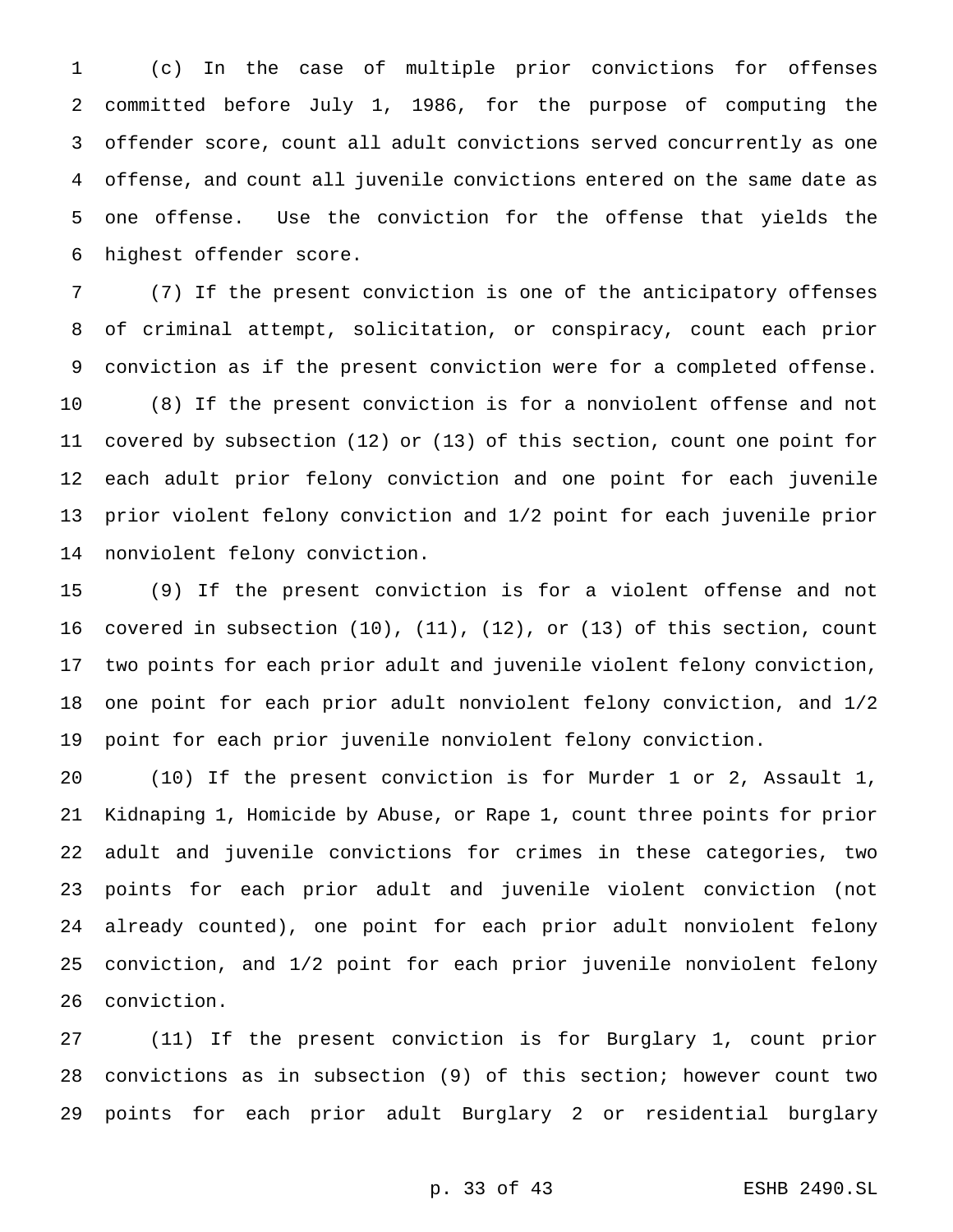conviction, and one point for each prior juvenile Burglary 2 or residential burglary conviction.

 (12) If the present conviction is for a felony traffic offense count two points for each adult or juvenile prior conviction for Vehicular Homicide or Vehicular Assault; for each felony offense or serious traffic offense, count one point for each adult and 1/2 point for each juvenile prior conviction.

 (13) If the present conviction is for a drug offense count three points for each adult prior felony drug offense conviction and two points for each juvenile drug offense. All other adult and juvenile felonies are scored as in subsection (9) of this section if the current drug offense is violent, or as in subsection (8) of this section if the current drug offense is nonviolent.

 (14) If the present conviction is for Willful Failure to Return 15 from Furlough, RCW 72.66.060, ((or)) Willful Failure to Return from 16 Work Release, RCW 72.65.070, <u>or Escape from Community Custody, RCW</u> 17 72.09.310, count only prior escape convictions in the offender score. Count adult prior escape convictions as one point and juvenile prior escape convictions as 1/2 point.

 (15) If the present conviction is for Escape 1, RCW 9A.76.110, or Escape 2, RCW 9A.76.120, count adult prior convictions as one point and juvenile prior convictions as 1/2 point.

 (16) If the present conviction is for Burglary 2 or residential burglary, count priors as in subsection (8) of this section; however, count two points for each adult and juvenile prior Burglary 1 conviction, two points for each adult prior Burglary 2 or residential burglary conviction, and one point for each juvenile prior Burglary 2 or residential burglary conviction.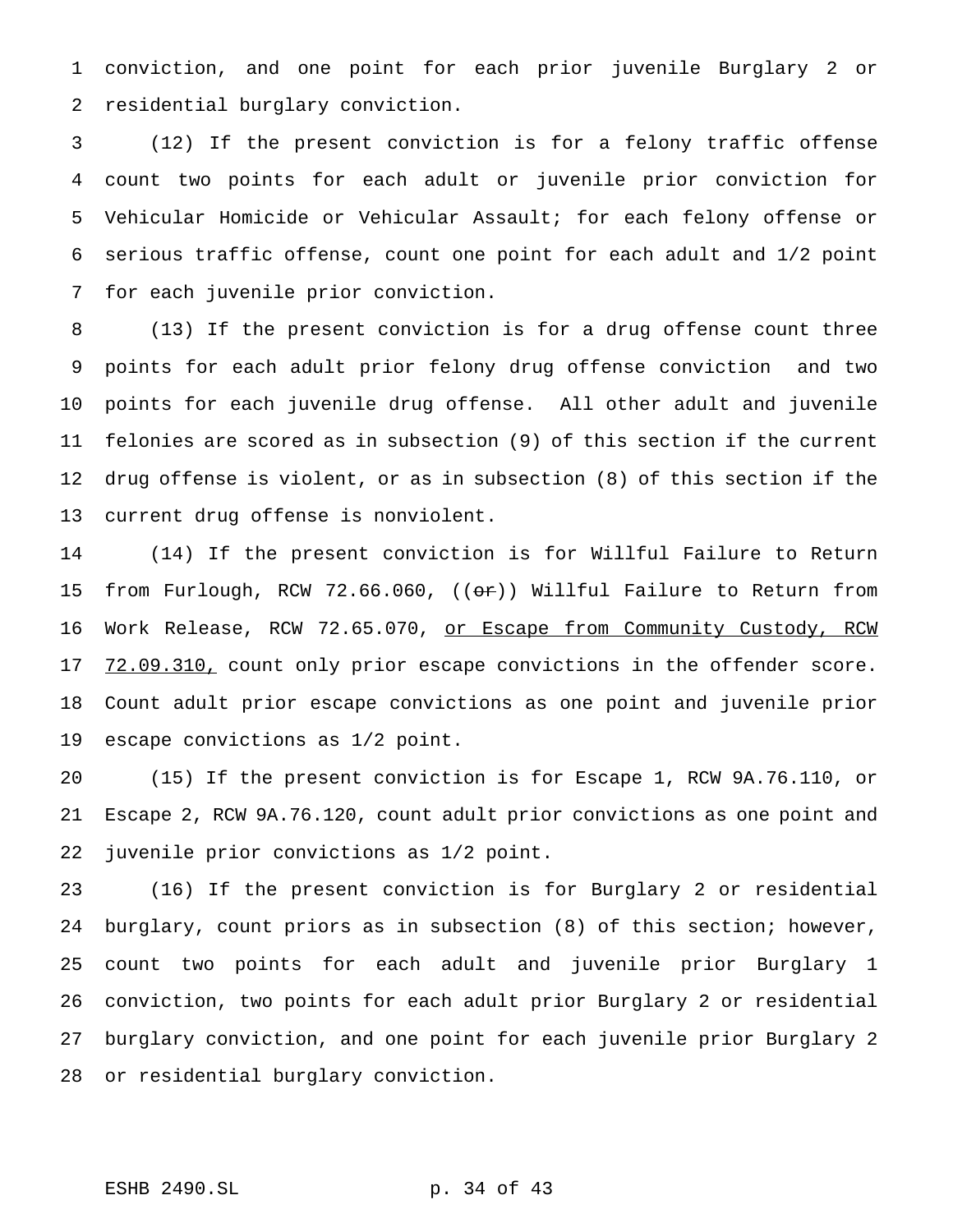(17) If the present conviction is for a sex offense, count priors as in subsections (8) through (16) of this section; however count three points for each adult and juvenile prior sex offense conviction.

 (18) If the present conviction is for an offense committed while the offender was under community placement, add one point.

 **Sec. 5.** RCW 9.94A.440 and 1989 c 332 s 2 are each amended to read as follows:

8 (1) Decision not to prosecute.

 STANDARD: A prosecuting attorney may decline to prosecute, even though technically sufficient evidence to prosecute exists, in situations where prosecution would serve no public purpose, would defeat the underlying purpose of the law in question or would result in decreased respect for the law.

GUIDELINE/COMMENTARY:

Examples

 The following are examples of reasons not to prosecute which could satisfy the standard.

 (a) Contrary to Legislative Intent - It may be proper to decline to charge where the application of criminal sanctions would be clearly contrary to the intent of the legislature in enacting the particular statute.

 (b) Antiquated Statute - It may be proper to decline to charge where the statute in question is antiquated in that:

(i) It has not been enforced for many years; and

 (ii) Most members of society act as if it were no longer in existence; and

 (iii) It serves no deterrent or protective purpose in today's society; and

p. 35 of 43 ESHB 2490.SL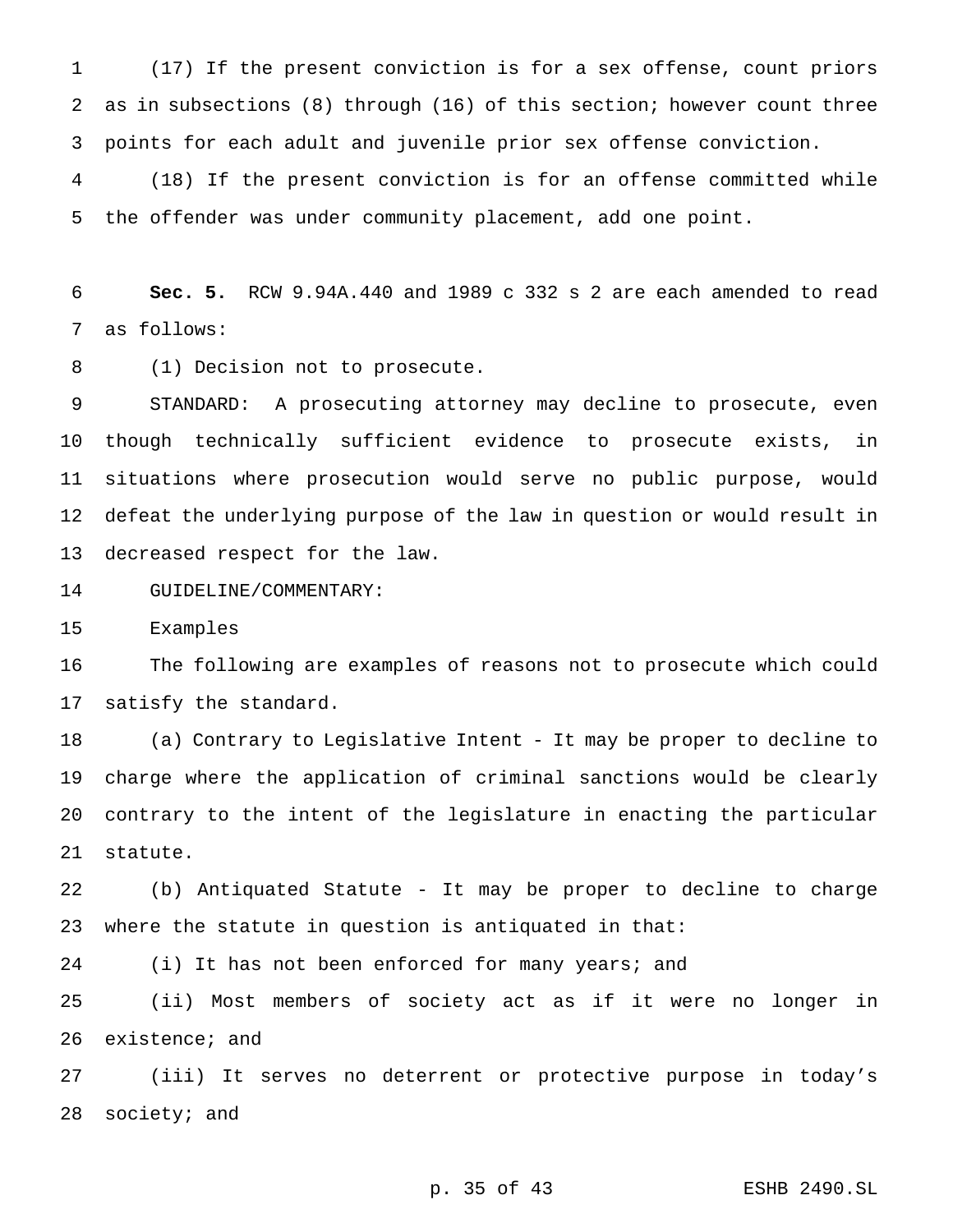(iv) The statute has not been recently reconsidered by the legislature.

 This reason is not to be construed as the basis for declining cases because the law in question is unpopular or because it is difficult to enforce.

 (c) De Minimus Violation - It may be proper to decline to charge where the violation of law is only technical or insubstantial and where no public interest or deterrent purpose would be served by prosecution.

 (d) Confinement on Other Charges - It may be proper to decline to charge because the accused has been sentenced on another charge to a 11 lengthy period of confinement; and

 (i) Conviction of the new offense would not merit any additional 13 direct or collateral punishment;

 (ii) The new offense is either a misdemeanor or a felony which is not particularly aggravated; and

 (iii) Conviction of the new offense would not serve any significant deterrent purpose.

 (e) Pending Conviction on Another Charge - It may be proper to decline to charge because the accused is facing a pending prosecution 20 in the same or another county; and

 (i) Conviction of the new offense would not merit any additional direct or collateral punishment;

(ii) Conviction in the pending prosecution is imminent;

 (iii) The new offense is either a misdemeanor or a felony which is not particularly aggravated; and

 (iv) Conviction of the new offense would not serve any significant deterrent purpose.

 (f) High Disproportionate Cost of Prosecution - It may be proper to decline to charge where the cost of locating or transporting, or the burden on, prosecution witnesses is highly disproportionate to the ESHB 2490.SL p. 36 of 43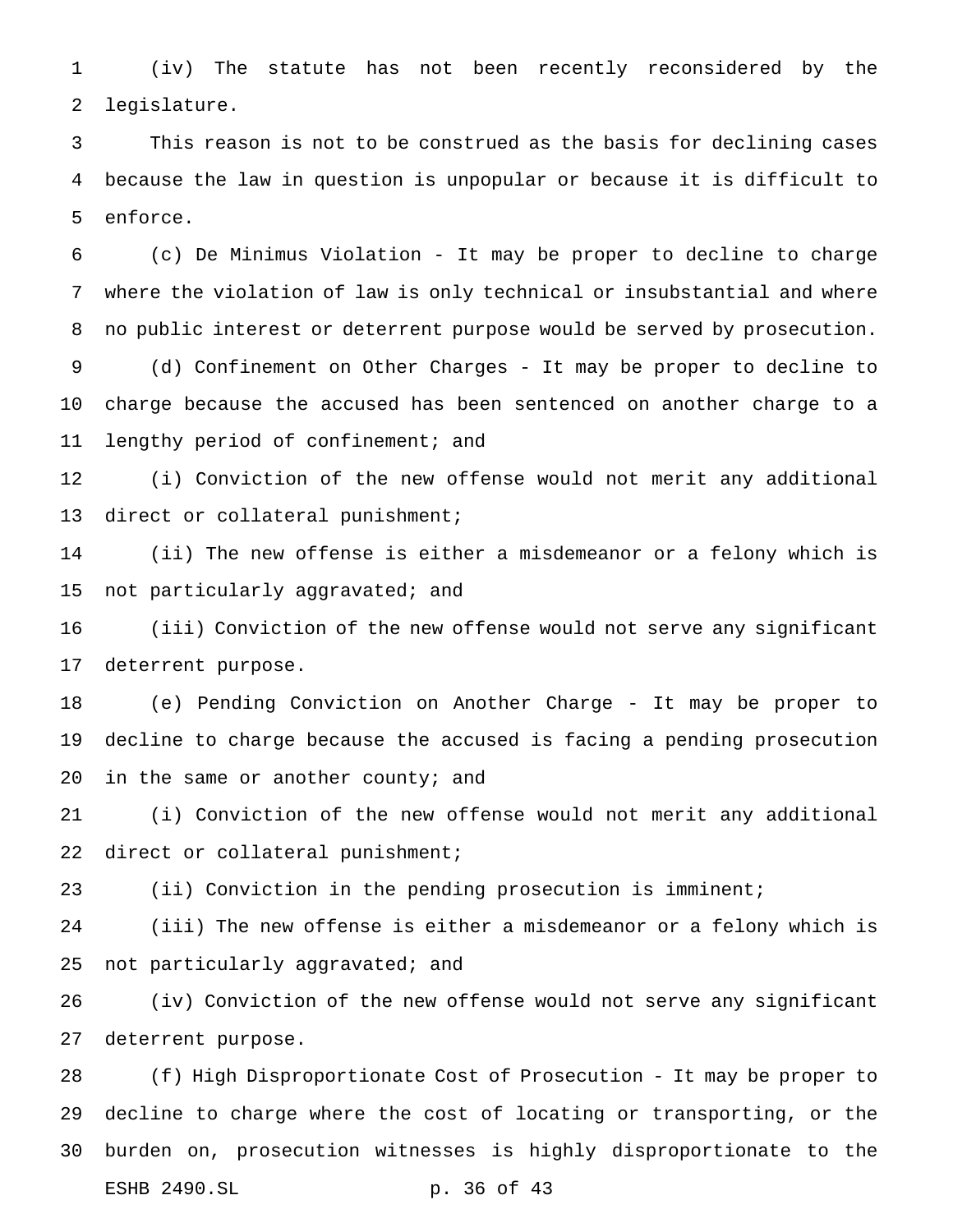importance of prosecuting the offense in question. This reason should be limited to minor cases and should not be relied upon in serious cases.

 (g) Improper Motives of Complainant - It may be proper to decline charges because the motives of the complainant are improper and prosecution would serve no public purpose, would defeat the underlying purpose of the law in question or would result in decreased respect for the law.

 (h) Immunity - It may be proper to decline to charge where immunity is to be given to an accused in order to prosecute another where the accused's information or testimony will reasonably lead to the conviction of others who are responsible for more serious criminal conduct or who represent a greater danger to the public interest.

 (i) Victim Request - It may be proper to decline to charge because the victim requests that no criminal charges be filed and the case involves the following crimes or situations:

 (i) Assault cases where the victim has suffered little or no injury;

 (ii) Crimes against property, not involving violence, where no major loss was suffered;

 (iii) Where doing so would not jeopardize the safety of society. Care should be taken to insure that the victim's request is freely made and is not the product of threats or pressure by the accused.

 The presence of these factors may also justify the decision to dismiss a prosecution which has been commenced.

Notification

 The prosecutor is encouraged to notify the victim, when practical, and the law enforcement personnel, of the decision not to prosecute. (2) Decision to prosecute.

STANDARD:

p. 37 of 43 ESHB 2490.SL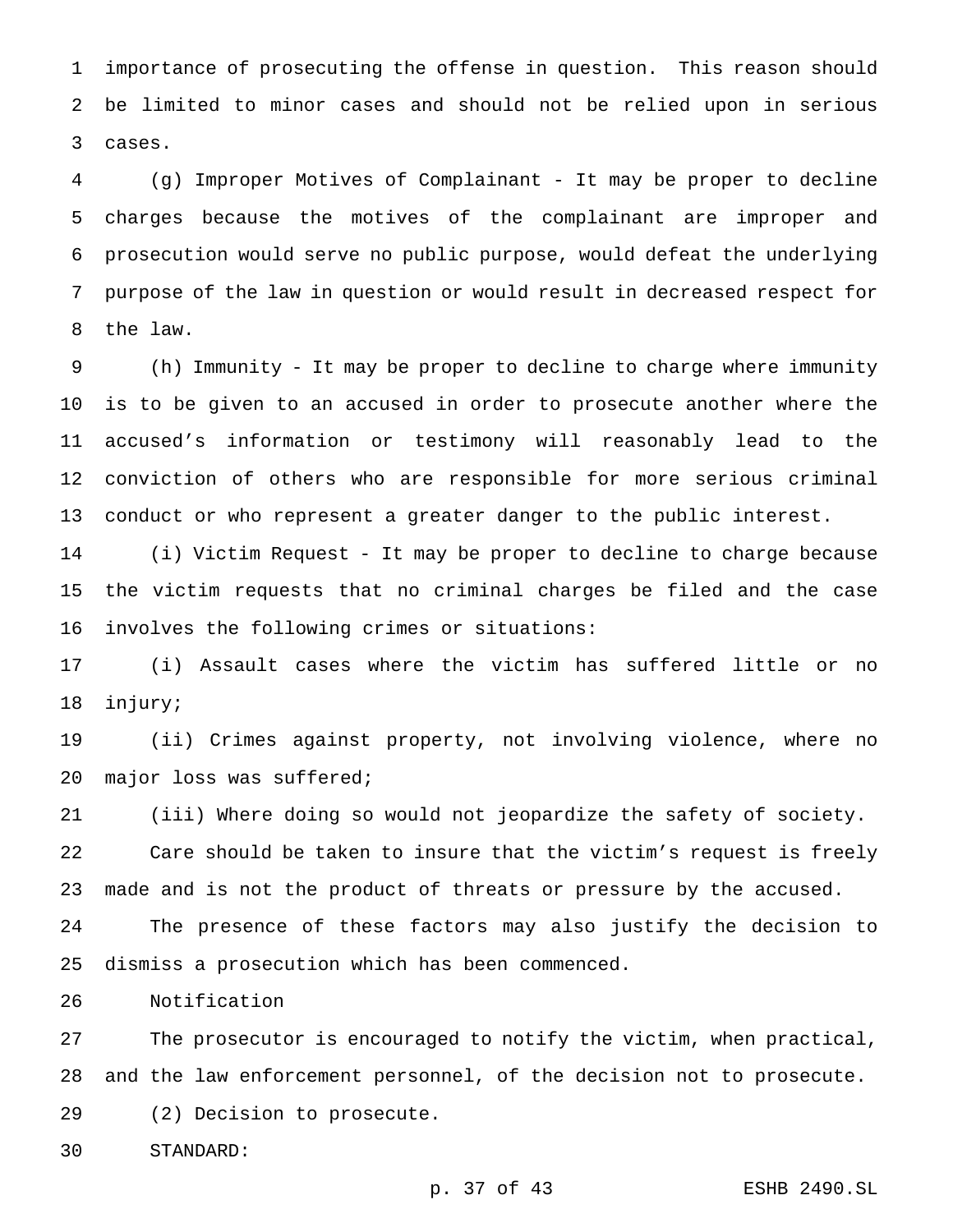Crimes against persons will be filed if sufficient admissible evidence exists, which, when considered with the most plausible, reasonably foreseeable defense that could be raised under the evidence, would justify conviction by a reasonable and objective fact-finder. With regard to offenses prohibited by RCW 9A.44.040, 9A.44.050, 9A.44.073, 9A.44.076, 9A.44.079, 9A.44.083, 9A.44.086, 9A.44.089, and 9A.64.020 the prosecutor should avoid prefiling agreements or diversions intended to place the accused in a program of treatment or counseling, so that treatment, if determined to be beneficial, can be provided pursuant to RCW 9.94A.120(7).

 Crimes against property/other crimes will be filed if the admissible evidence is of such convincing force as to make it probable that a reasonable and objective fact-finder would convict after hearing all the admissible evidence and the most plausible defense that could be raised.

See table below for the crimes within these categories.

CATEGORIZATION OF CRIMES FOR PROSECUTING STANDARDS

CRIMES AGAINST PERSONS

Aggravated Murder

1st Degree Murder

2nd Degree Murder

1st Degree Kidnaping

1st Degree Assault

1st Degree Rape

1st Degree Robbery

1st Degree Rape of a Child

1st Degree Arson

ESHB 2490.SL p. 38 of 43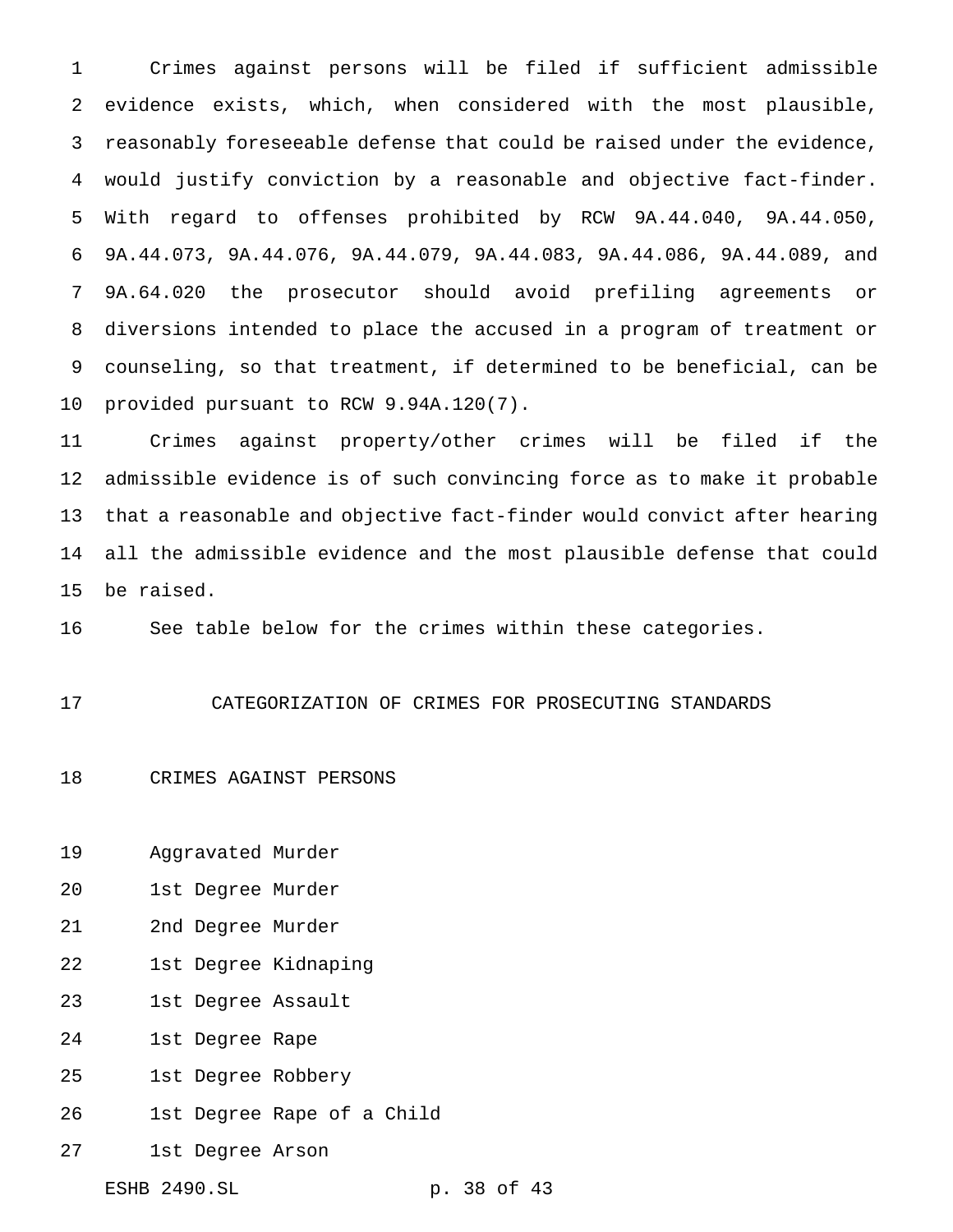| 1  | 2nd Degree Kidnaping              |
|----|-----------------------------------|
| 2  | 2nd Degree Assault                |
| 3  | 2nd Degree Rape                   |
| 4  | 2nd Degree Robbery                |
| 5  | 1st Degree Burglary               |
| 6  | 1st Degree Manslaughter           |
| 7  | 2nd Degree Manslaughter           |
| 8  | 1st Degree Extortion              |
| 9  | Indecent Liberties                |
| 10 | Incest                            |
| 11 | 2nd Degree Rape of a Child        |
| 12 | Vehicular Homicide                |
| 13 | Vehicular Assault                 |
| 14 | 3rd Degree Rape                   |
| 15 | 3rd Degree Rape of a Child        |
| 16 | 1st Degree Child Molestation      |
| 17 | 2nd Degree Child Molestation      |
| 18 | 3rd Degree Child Molestation      |
| 19 | 2nd Degree Extortion              |
| 20 | 1st Degree Promoting Prostitution |
| 21 | Intimidating a Juror              |
| 22 | Communication with a Minor        |
| 23 | Intimidating a Witness            |
| 24 | Intimidating a Public Servant     |
| 25 | Bomb Threat (if against person)   |
| 26 | 3rd Degree Assault                |
| 27 | Unlawful Imprisonment             |
| 28 | Promoting a Suicide Attempt       |
| 29 | Riot (if against person)          |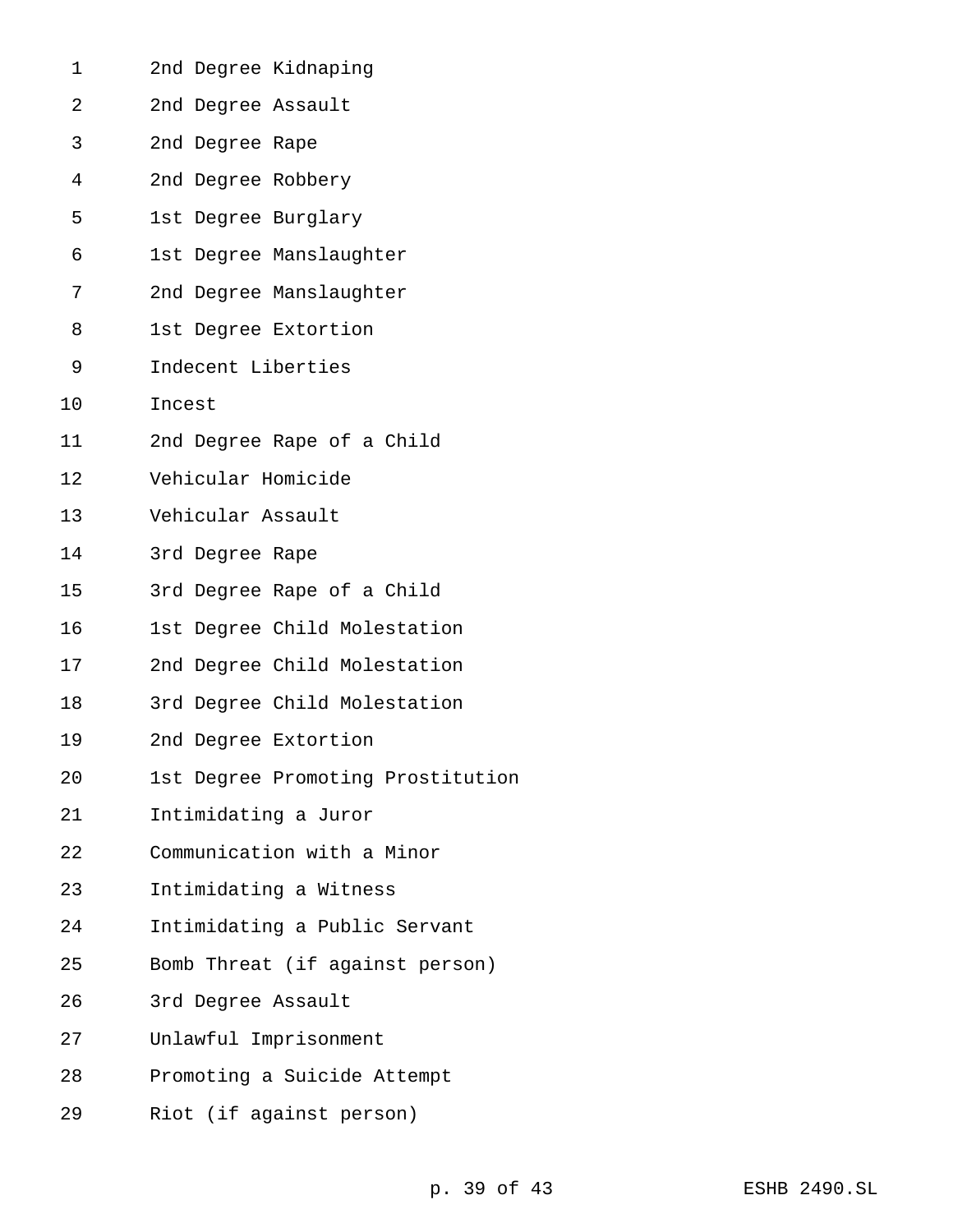- CRIMES AGAINST PROPERTY/OTHER CRIMES
- 2nd Degree Arson
- 1st Degree Escape
- 2nd Degree Burglary
- 1st Degree Theft
- 1st Degree Perjury
- 1st Degree Introducing Contraband
- 1st Degree Possession of Stolen Property
- Bribery
- Bribing a Witness
- Bribe received by a Witness
- Bomb Threat (if against property)
- 1st Degree Malicious Mischief
- 2nd Degree Theft
- 2nd Degree Escape
- 2nd Degree Introducing Contraband
- 2nd Degree Possession of Stolen Property
- 2nd Degree Malicious Mischief
- 1st Degree Reckless Burning
- Taking a Motor Vehicle without Authorization
- Forgery
- 2nd Degree Perjury
- 2nd Degree Promoting Prostitution
- Tampering with a Witness
- Trading in Public Office
- Trading in Special Influence
- Receiving/Granting Unlawful Compensation
- Bigamy
- Eluding a Pursuing Police Vehicle
	- ESHB 2490.SL p. 40 of 43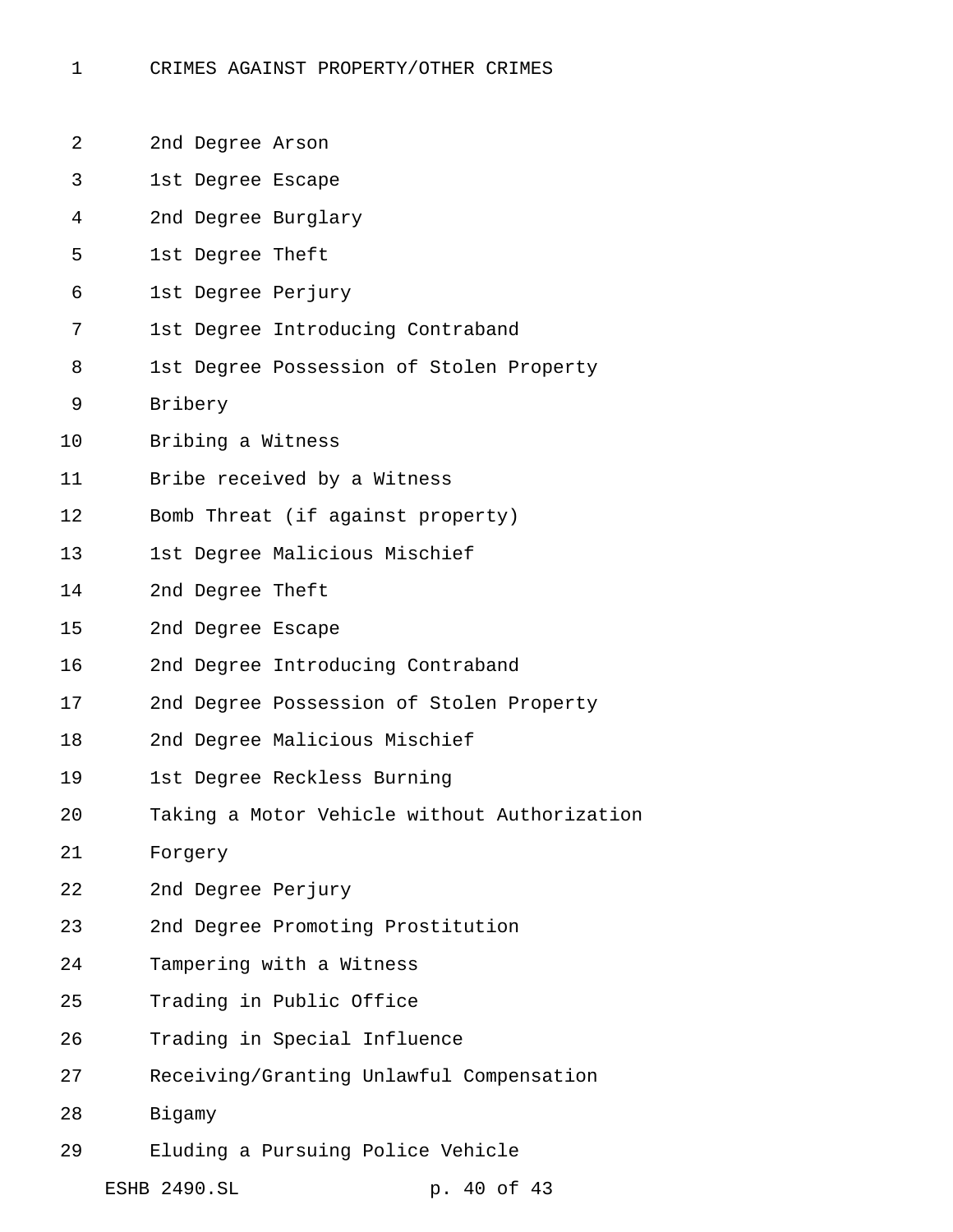- Willful Failure to Return from Furlough
- Escape from Community Custody
- Riot (if against property)
- Thefts of Livestock
- ALL OTHER UNCLASSIFIED FELONIES

Selection of Charges/Degree of Charge

 (1) The prosecutor should file charges which adequately describe the nature of defendant's conduct. Other offenses may be charged only if they are necessary to ensure that the charges:

 (a) Will significantly enhance the strength of the state's case at trial; or

(b) Will result in restitution to all victims.

 (2) The prosecutor should not overcharge to obtain a guilty plea. Overcharging includes:

(a) Charging a higher degree;

(b) Charging additional counts.

 This standard is intended to direct prosecutors to charge those crimes which demonstrate the nature and seriousness of a defendant's criminal conduct, but to decline to charge crimes which are not necessary to such an indication. Crimes which do not merge as a matter of law, but which arise from the same course of conduct, do not all have to be charged.

GUIDELINES/COMMENTARY:

Police Investigation

 A prosecuting attorney is dependent upon law enforcement agencies to conduct the necessary factual investigation which must precede the decision to prosecute. The prosecuting attorney shall ensure that a thorough factual investigation has been conducted before a decision to

p. 41 of 43 ESHB 2490.SL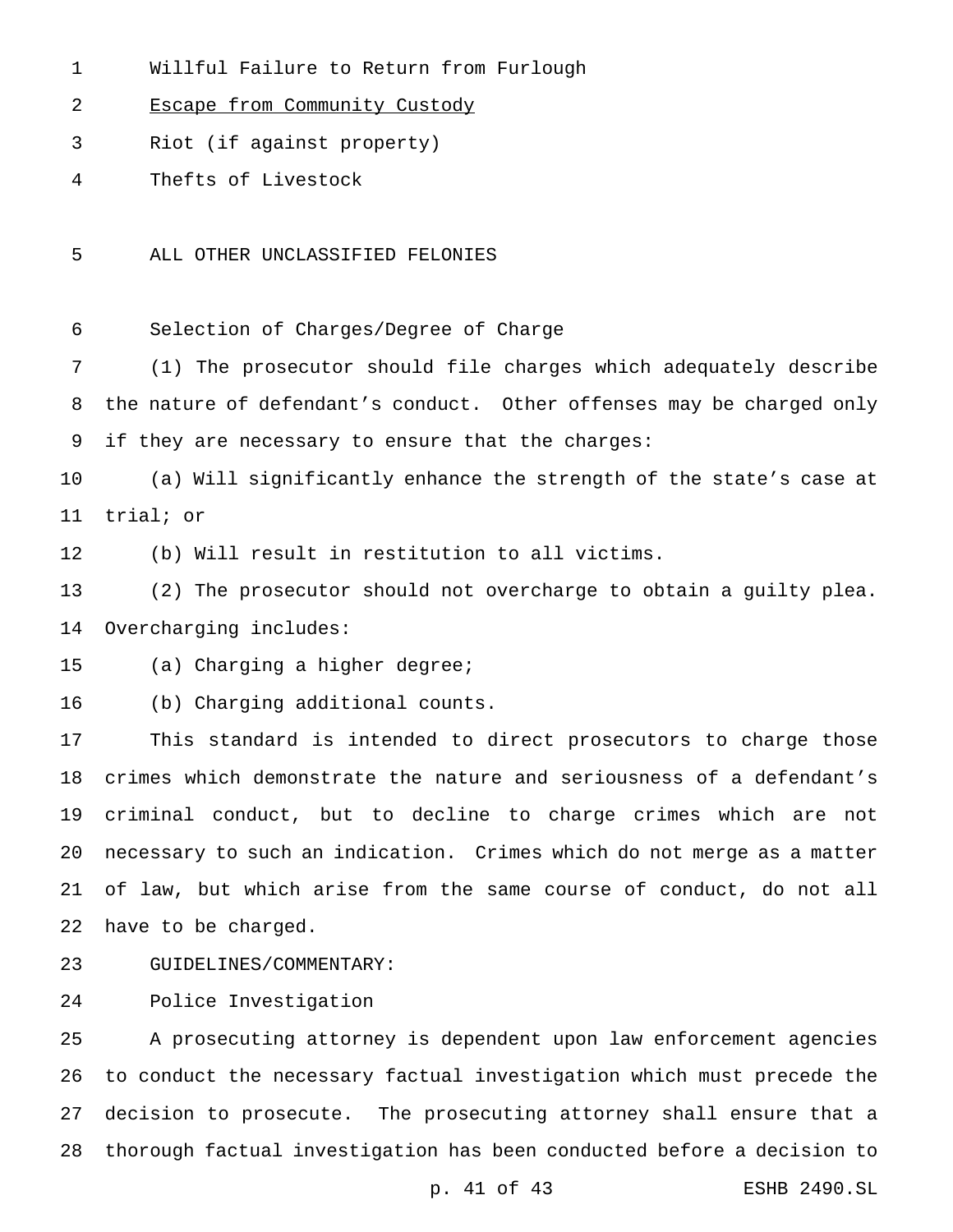prosecute is made. In ordinary circumstances the investigation should include the following:

 (1) The interviewing of all material witnesses, together with the obtaining of written statements whenever possible;

(2) The completion of necessary laboratory tests; and

 (3) The obtaining, in accordance with constitutional requirements, of the suspect's version of the events.

 If the initial investigation is incomplete, a prosecuting attorney should insist upon further investigation before a decision to prosecute is made, and specify what the investigation needs to include.

Exceptions

 In certain situations, a prosecuting attorney may authorize filing of a criminal complaint before the investigation is complete if: (1) Probable cause exists to believe the suspect is guilty; and (2) The suspect presents a danger to the community or is likely to flee if not apprehended; or

 (3) The arrest of the suspect is necessary to complete the investigation of the crime.

 In the event that the exception to the standard is applied, the prosecuting attorney shall obtain a commitment from the law enforcement agency involved to complete the investigation in a timely manner. If the subsequent investigation does not produce sufficient evidence to meet the normal charging standard, the complaint should be dismissed.

Investigation Techniques

 The prosecutor should be fully advised of the investigatory techniques that were used in the case investigation including:

(1) Polygraph testing;

(2) Hypnosis;

- (3) Electronic surveillance;
- (4) Use of informants.

ESHB 2490.SL p. 42 of 43